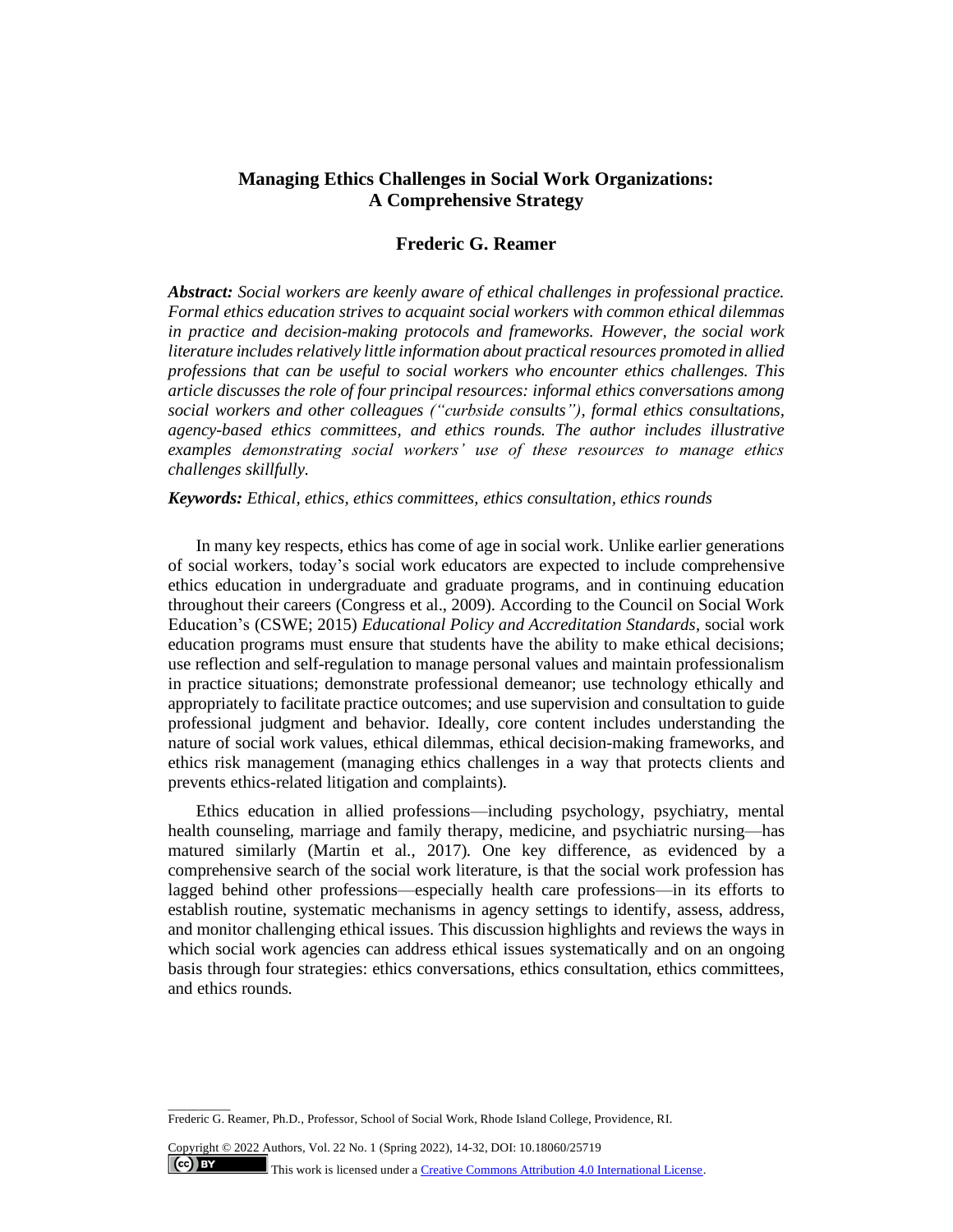#### **The Evolution of Social Work Ethics**

Ethics knowledge and education in social work have evolved since the profession's formal inauguration in the late nineteenth century, though not always in a linear fashion (Banks, 2012; Barsky, 2019; Dolgoff et al., 2012; Reamer, 2014). There have been several key stages, including the morality period, values period, ethical dilemmas and decisionmaking period, risk management period, and digital period.

#### *Morality Period*

Social work's historical literature suggests that, during its earliest years, beginning in the late 1800s, the profession was focused much more on the morality of clients rather than of practitioners. In many discussions, one finds references to concern about the moral fiber, or the alleged lack thereof, of clients who struggled with issues such as poverty, unemployment, alcohol use, or poor health (Reamer, 2018). The phrase "professional ethics" did not exist. Some of the discussions of clients' morality during this period had a rather paternalistic tone.

#### *Values Period*

As social work matured in the early and mid-twentieth century, a handful of scholars and practitioners began exploring and writing rich commentaries about the profession's core values, such as client dignity, respect, self-worth, self-determination, and confidentiality (Banks, 2012; Gordon, 1965). These important discussions and analyses sought to explore the implications of social work's central values, especially when there were conflicts among the profession's values, the broader society's values, and social workers' personal values. During the turbulent 1960s and early 1970s, several social work authors wrote about the complex connections between social work values and contemporary controversies surrounding civil rights, women's rights, welfare rights, discrimination, and abortion (Vigilante, 1974).

#### *Ethical Dilemmas and Decision-Making Period*

The scholarly winds began to shift significantly during the late 1970s and early 1980s, largely because of the dramatic emergence of the broader field of applied and professional ethics, especially bioethics (Barsky, 2019; Dolgoff et al., 2012; Reamer, 2018). During this period, increasing numbers of scholars and practitioners in a wide range of professions (for example, medicine, nursing, psychology, social work, journalism, business, law enforcement, engineering) focused explicitly for the first time in their respective histories on the nature of challenging ethical dilemmas facing practitioners.

During this period, scholarship burgeoned on the subjects of ethical dilemmas in practice and ethical decision-making protocols (Barsky, 2019). The richest discussions identified links between ethical theory, drawn from the discipline of moral philosophy, and real-life challenges faced by professionals, particularly those involving conflicts between professional duties and obligations (Bryan et al., 2022; Reamer, 2018).

Textbooks in diverse professions included, for the first time, in-depth overviews of ethical dilemmas and conceptual frameworks practitioners could use to address them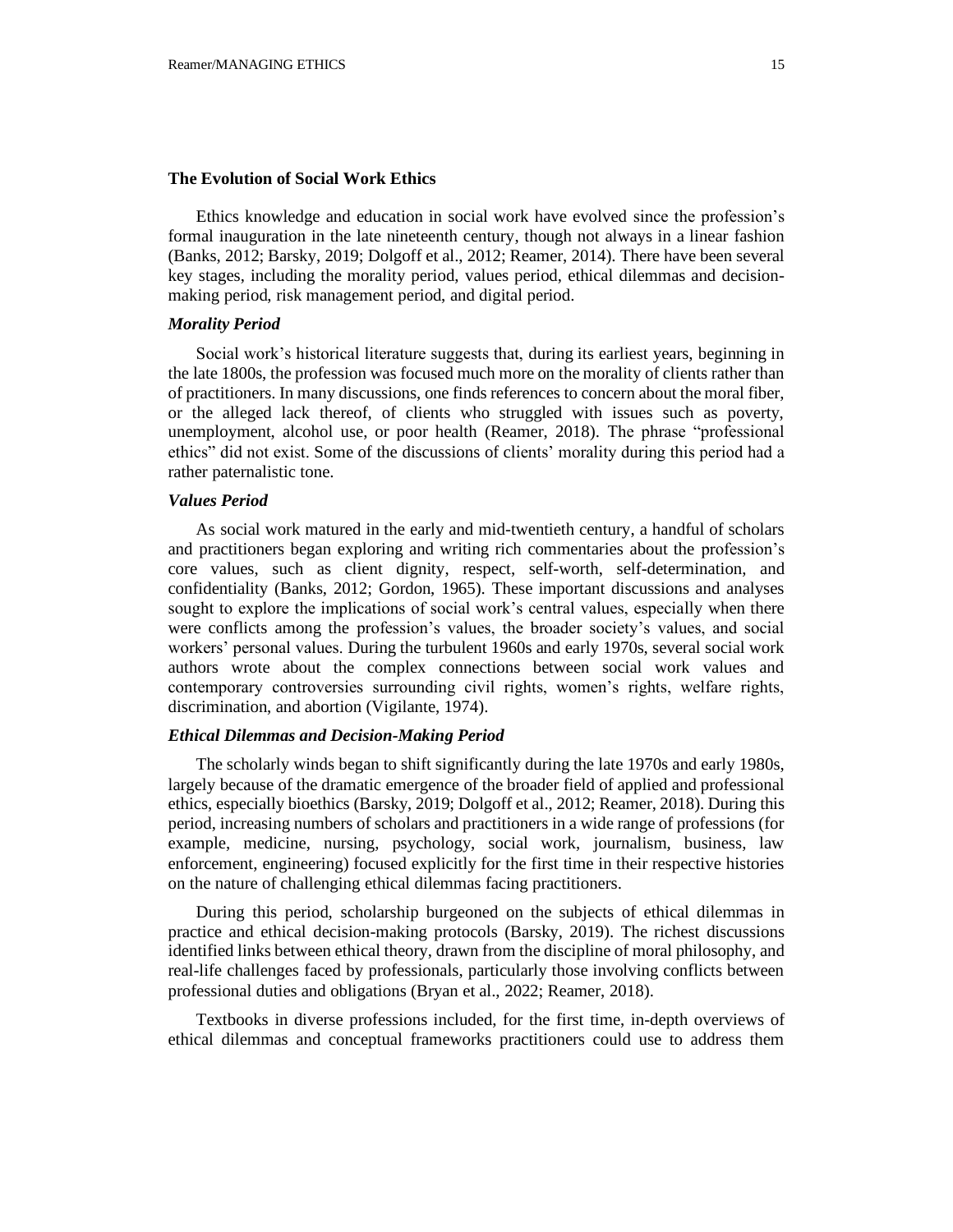(Beauchamp & Childress, 2019; Bryan et al., 2022; Martin et al., 2017). In social work common topics concerned the nature of professional paternalism, the limits of clients' confidentiality rights, managing informed consent challenges, complicated boundary issues, dual relationships, conflicts of interest, allocation of limited resources, and compliance with allegedly unjust laws, among others.

Over time, social work education programs developed curricula to teach students about ethical dilemmas and decision-making (Congress et al., 2009; Reamer, 2001). It was during this period when the concepts and practice of formal ethics consultation, ethics committees, and ethics rounds—the focus of this discussion—first emerged, primarily in health care professions and, more modestly, in social work. These were deliberate efforts to help practitioners make sound ethical judgments when dilemmas arose. Over time, social work scholarship has explored the importance of high-quality ethical decision-making (Mertens & Ginsberg, 2008), including the use of heuristics and subjective assessments to make difficult judgments (Devlieghere & Roose, 2020; Taylor, 2017).

### *Ethical Risk Management Period*

In the early 1990s, the winds shifted yet again. Although many social workers sustained their interest in ethical dilemmas and decision-making, new concerns emerged regarding ethics-related risk management (Reamer, 2018). Data began to circulate concerning increases in lawsuits and licensing board complaints that raised ethical issues (Phelan, 2007; Strom-Gottfried, 2000). Increased publicity circulated by the National Association of Social Workers, Association of Social Work Boards, and state licensing boards alerted social workers to relatively new information about the ways in which social workers' ethical judgments could lead to litigation and complaints filed with licensing boards and professional social work associations. Social workers discovered how disgruntled clients and others could file formal complaints alleging, for example, mismanagement of clients' confidential and privileged information, boundary and dual relationship violations, conflicts of interest, negligent service delivery, and inappropriate termination of services (Gricus, 2019).

For the first time in social work's history, literature emerged about the links between social workers' ethical judgment and potential malpractice, negligence, and professional discipline (Barsky, 2019; Reamer, 2015). Licensing boards developed publicly available websites listing social workers who were sanctioned because, for example, they committed fraud, had sex with clients, and disclosed sensitive confidential information without proper authorization (Gricus, 2019).

Professional ethics no longer were limited to questions such as "What's the right thing to do in this complicated situation?" For many social workers, ethics now included questions such as "Can I be sued or have a licensing board complaint filed against me if I . . .?" This became especially relevant as social work licensure and regulation expanded throughout the United States, beginning with the formal registration of social workers in California in 1945. The formal regulation of social work created boards' authority to sanction social workers who violated ethical standards (Dyeson, 2004). In addition, beginning in the 1990s social workers became increasingly concerned about the risk of being named in a lawsuit (Reamer, 2015). Thus, ethics-related risk management became a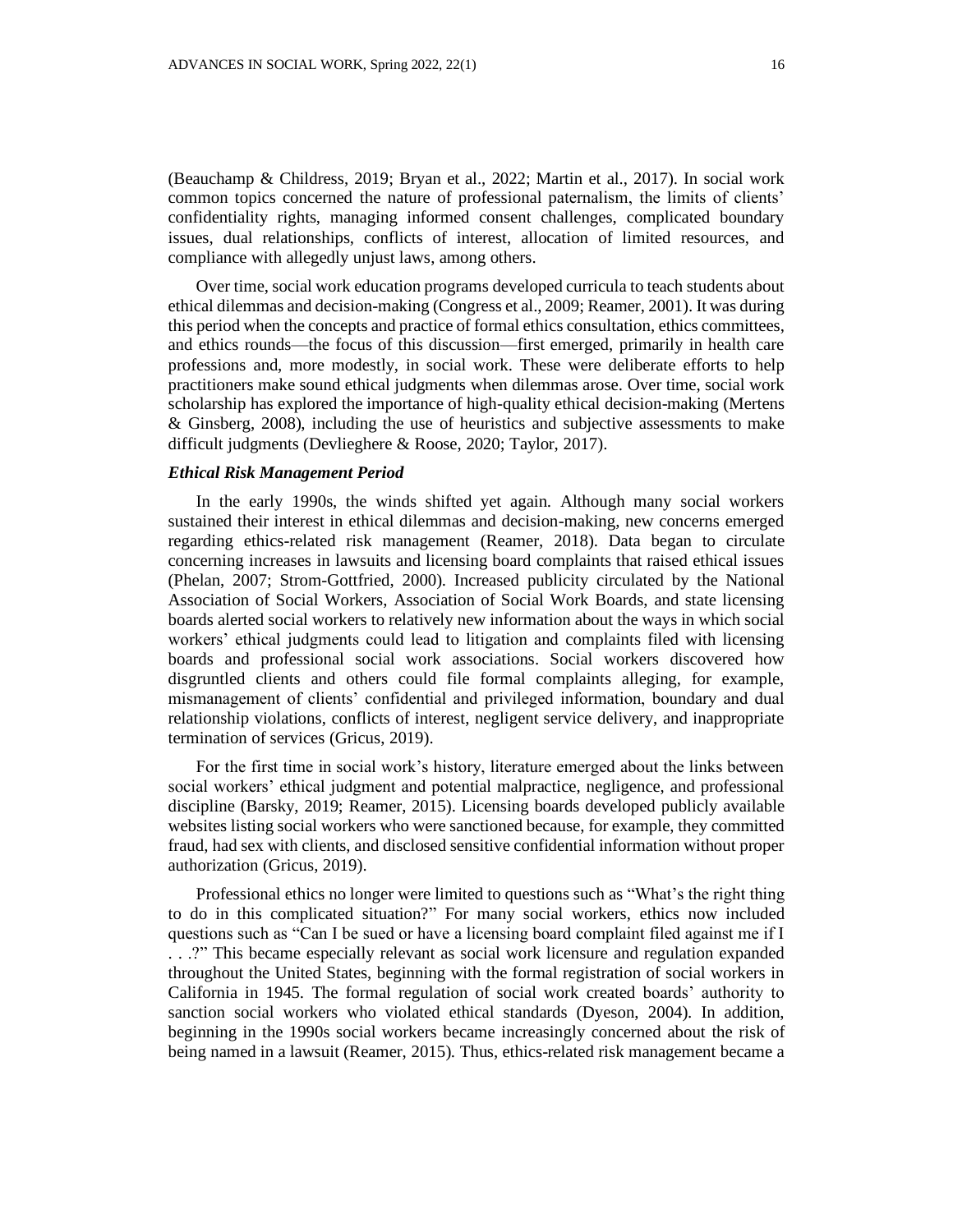relatively new component of social work education and training. During this period, the focus of ethics consultation, ethics committees, and ethics rounds narrowed to explore the connection between ethical decision-making and prevention of litigation and formal ethics complaints.

## *Digital Period*

Social workers are now in the midst of what can best be described as the digital period. Today's social workers can provide services online or via video counseling or text messages to clients they never meet in person (Lamendola, 2010; Menon & Miller-Cribbs, 2002). They may receive Facebook friend requests from clients or former clients that lead to boundary challenges. In this digital era, social workers can use e-mail as a therapeutic tool and provide clients with specialized smartphones that enable them to record and transmit summaries of their moods to their clinicians and caseworkers, receive therapeutic messages and alerts, and communicate with other people in their digital network who face similar life challenges (a virtual support group). Social workers' sudden pivot to remote delivery of services due to the onset of COVID-19 in 2020 greatly expanded practitioners' encounter with technology-related ethical issues, particularly concerning issues of informed consent, privacy, confidentiality, and professional boundaries (Banks et al., 2020; Reamer, 2021).

Strengthening social workers' ability to identify and manage ethical issues can no longer be delegated to undergraduate and graduate student classrooms and sporadic postgraduate continuing education workshops, seminars, and webinars. It is time for social workers to learn from longstanding initiatives in allied professions to enhance practitioners' ability to regularly identify, assess, address, and monitor challenging ethical issues in work with individual clients, families, couples, groups, organizations, and communities. These efforts can include a range of protocols, including (1) informal ethics conversations among colleagues, (2) conferring with an ethics consultant, (3) consulting with an ethics committee, and (4) presenting at ethics rounds.

#### **Ethics Conversations**

In some instances, social workers who encounter ethical dilemmas can choose to confer with colleagues informally, or what is known as a "curbside consult." These conversations typically occur "off the record" during conversations in a colleague's or social worker's office, on the telephone, or on a videoconferencing call. Ordinarily, these informal ethics conversations are not documented in the client's record or chart (Jiwani, 2017; Jonsen et al., 2015; Kuczewski et al., 2018). In some instances, social workers, especially those in private (independent) practice, may consult informally with members of their peer consultation groups (Golia & McGovern, 2015).

### **Ethics Consultation**

Ethics consultation—first provided primarily in hospitals—began in the late 1960s and early 1970s (Fletcher et al., 1989; La Puma & Schiedermayer, 1991). In the late 1970s, Pelligrino (1978, 1979) and Siegler (1978, 1979) published several influential papers that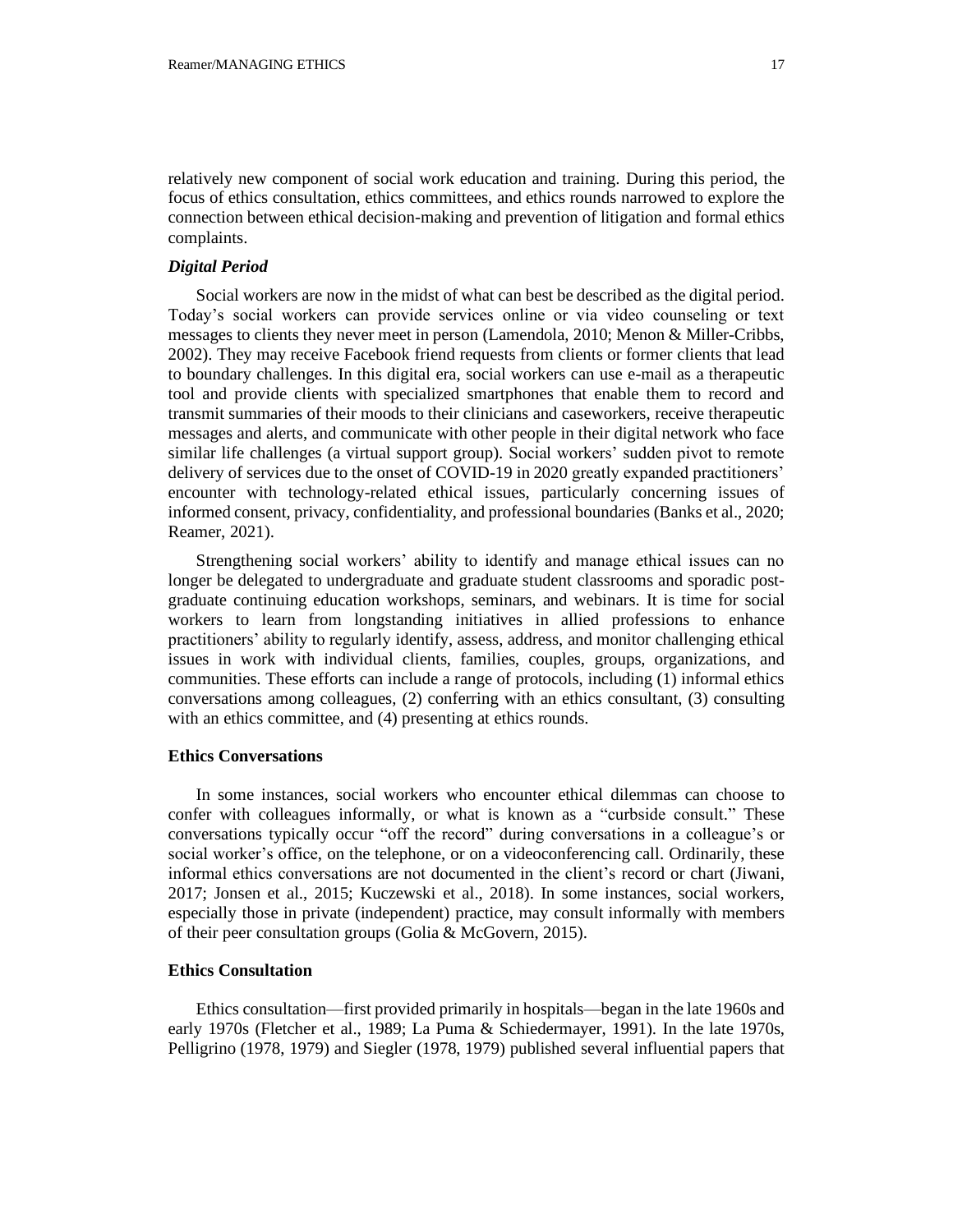proposed a role for "clinical ethics" as a discrete and unique field of expertise, and in 1985 the University of California, San Francisco, and the National Institutes of Health cosponsored a conference on ethics consultation (Bermel, 1985). By 1990, ethics consultation in health care had developed so substantially that a professional journal, the *Journal of Clinical Ethics*, began publication. Recent systematic reviews of pertinent research provide evidence that ethics consultation in health care settings can have a significant impact on key outcomes, such as decreasing length of stay in an intensive care unit and increasing family and healthcare provider satisfaction (Au et al., 2018; Crico et al., 2021).

Over the years, ethics consultation has assumed a variety of forms and tasks that can be usefully incorporated into social work settings (Aulisio et al., 2003). Ethics consultation is typically available to practitioners who encounter a challenging, sometimes deeply troubling, case-specific ethical dilemma. In health care settings, for example, ethics consultation is often sought when a staffer feels caught between family members' wishes concerning treatment of a gravely ill relative and accepted medical practice which suggests an alternative course of action (Beauchamp & Childress, 2019).

Typically, ethics consultants obtain formal training in ethics theory, core ethics concepts, and what has become known as applied, professional, or practical ethics, to supplement their substantive expertise in their respective professions (Jiwani, 2017; Jonsen et al., 2015; Kuczewski et al., 2018). These are individuals who are trained to identify, analyze, and help resolve ethical challenges. Occasionally, an organization will retain a moral philosopher who specializes in professional ethics.

In large human service agencies, such as hospitals, ethics consultation may be provided by formally trained staff members. Although these individuals tend to have expertise with respect to bioethical issues (with regard, for instance, to ethical decisions about end-of-life care, organ transplantation and allocation, genetic engineering, and reproductive rights), in principle, staff social workers could be trained to provide ethics consultation. Using inhouse social workers may be appropriate in other settings as well, such as school systems, mental health centers, child welfare agencies, and the military. This may require social workers to enroll in ambitious ethics-related continuing education to ensure appropriate knowledge and skills germane to ethics consultation.

Realistically, many social workers are likely to be employed in settings that do not have ethics experts on staff. Social workers in modest-sized family service agencies, clinical group practices, substance use disorder treatment programs, group homes, and correctional facilities, for example, are not likely to have resident ethics experts. They may need to reach out to social workers who specialize in professional ethics for consultation services. These may be available at departments and schools of social work and through a professional social work organization, such as the National Association of Social Workers or the Clinical Social Work Association.

Ethics consultants can serve several different roles, depending on the employment setting, responsibilities, and particular training and expertise. These roles include those of professional *colleague*, *educator*, *mediator*, *advocate*, and *case manager* (Goldman et al., 1983; La Puma & Schiedermayer, 1991). As a professional colleague, the ethics consultant's mission is to provide a coworker with a thoughtful assessment and reaction to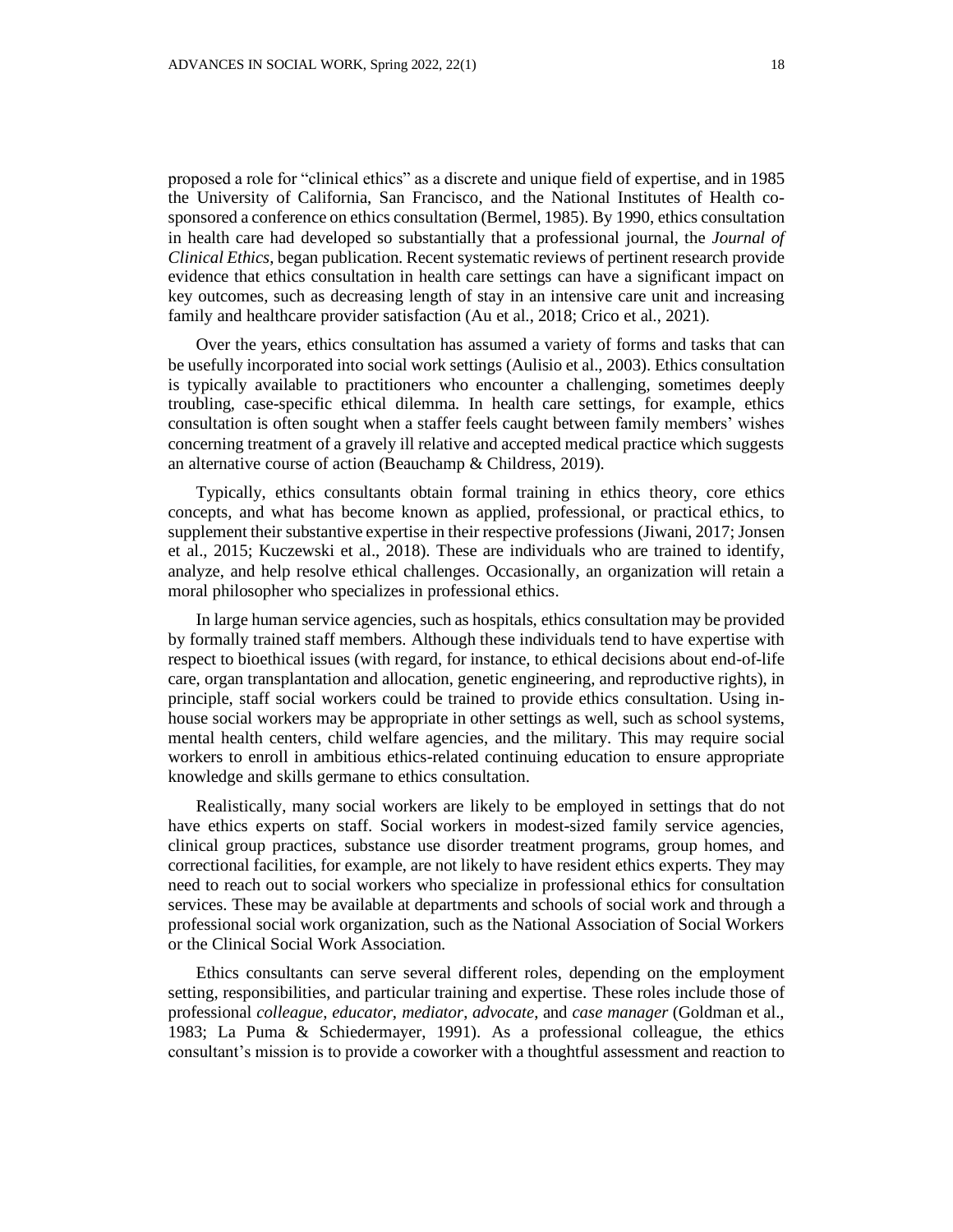ethics challenges, similar to traditional clinical consultation. In this respect, the social work ethics consultant would help tease out important ethical issues and, while drawing deliberately on relevant ethics concepts and standards, think through options. This consultation, which is typically documented in the client's record or an administrative file, may include a focused discussion of a complex ethical issue, perhaps related to a coworker's dilemma related to disclosure of a client's confidential information to protect a third party from harm or whether it is appropriate to search online for information about the client without the client's knowledge or consent.

An ethics consultant can also be an effective educator (Aulisio et al., 2003; Jiwani, 2017). It is common, for example, for an ethics consultant to provide in-service training on ethical challenges that agency staffers are likely to encounter. Through lectures, case illustrations, simulations, and group discussions, the social work ethics consultant can enhance colleagues' ability to recognize and address ethical issues in that particular work setting. The ethics consultant may acquaint staffers with common ethical challenges relevant to the agency's mission and client population, key concepts and resources, and decision-making models and options.

As a mediator, the social work ethics consultant can help staffers and clients resolve differences of opinion, drawing especially on social workers' mediation skills (Goldman et al., 1983; La Puma & Schiedermayer, 1991). For example, in this role the social work ethics consultant might facilitate discussions between a client who believes the agency violated her confidentiality rights and an administrator who is responsible for responding to clients' complaints.

As an advocate, a social work ethics consultant can assist a client or colleague who believes their rights have been violated in some manner (Jonsen et al., 2015; Kuczewski et al., 2018). This might be appropriate if an ethics consultant is contacted by a colleague who believes she has been unfairly disciplined by the employer because she inadvertently disclosed protected health information in an email message to the parent of an adolescent client or to an attorney representing one parent in a child custody dispute.

Finally, an ethics consultant can also function as a case manager. In these instances, for example, a social worker may assist a colleague who has been sanctioned by a licensing board for an ethics violation. Under the terms of the licensing board's consent agreement or consent order, the disciplined practitioner may be required to arrange a series of sessions with an ethics expert to discuss and assess the ethical issues that gave rise to the board's concerns; ultimately, the ethics consultant would be expected to file a report with the licensing board summarizing the consultation, assessing the practitioner's fitness to practice, and offering any relevant recommendations. In this sense, the ethics consultant is helping the disciplined colleague manage the licensing board case.

In the United States, members of the National Association of Social Workers can also obtain ethics consultation from the National Office of Ethics and Professional Review and from some state NASW chapters that offer ethics consultation. According to the national office's policy,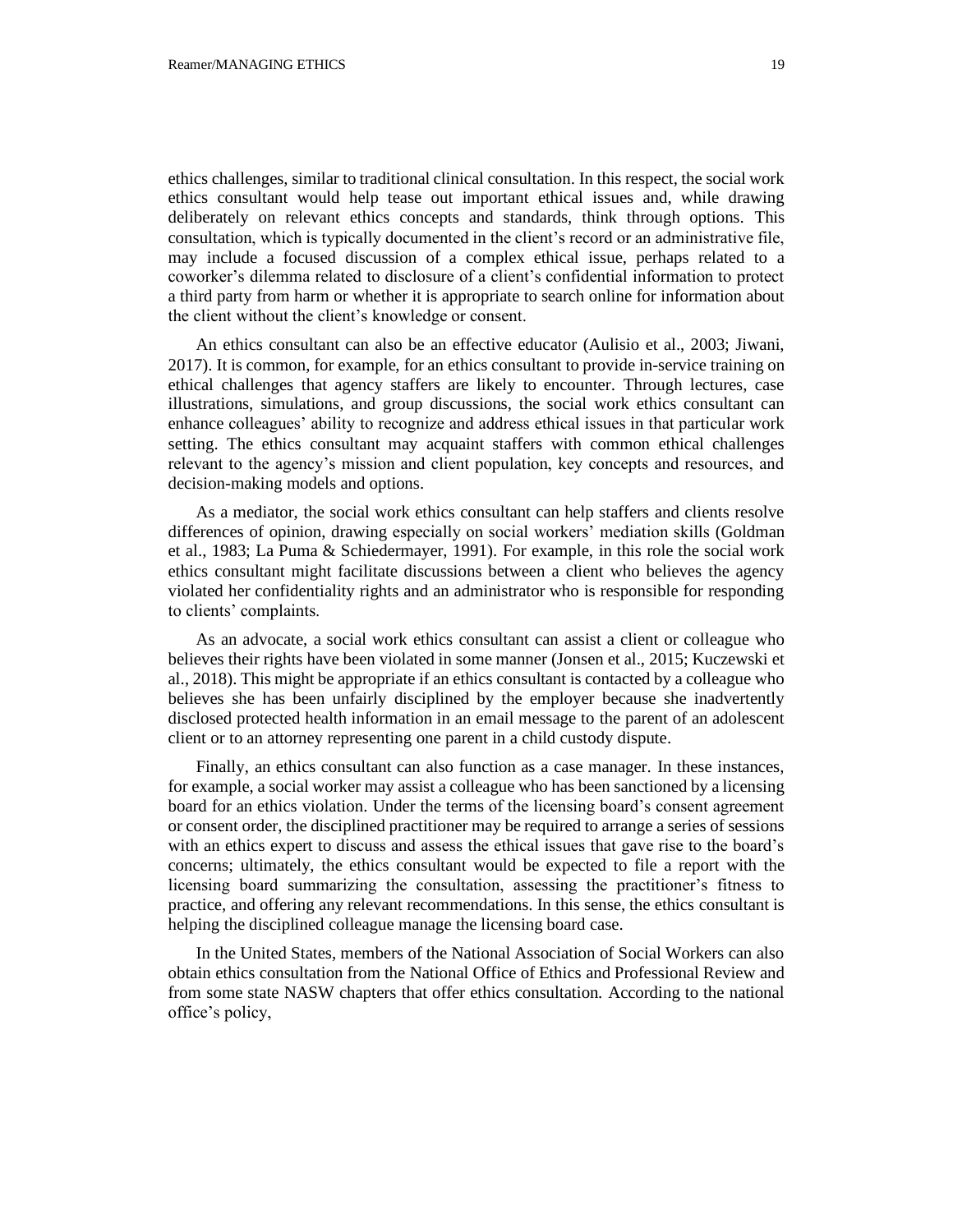The Office of Ethics and Professional Review provides individual ethics consultations as a benefit of NASW membership. Ethics consultations are a free resource for members who encounter ethical dilemmas and/or have ethics related questions.

Consultation services are intended to guide members through the applicable standards in the Code along with other pertinent considerations and resources that address their concerns and allows them to make reasoned ethical decisions. While we can discuss ethical issues, we cannot provide definitive answers for a particular situation or make decisions for members. (NASW, 2022, paras. 1-2)

In Canada, for example, the Newfoundland and Labrador College of Social Workers, the provincial regulatory body and professional association, also offers ethics consultation to practitioners. According to the organization's website, ethics consultations draw directly on the Canadian Association of Social Workers (CASW, 2005a) *Code of Ethics*, CASW's (2005b) *Guidelines for Ethical Practice*, Newfoundland and Labrador College of Social Workers *Standards for Practice* (2020), and the *Social Workers Act* (2010).

#### **Ethics Committees**

The concept of ethics committees (also known as institutional ethics committees) first emerged in 1976, when the New Jersey Supreme Court ruled that Karen Ann Quinlan's family and physicians should consult an ethics committee to help them decide whether to remove Quinlan from life-support technology (Post & Blustein, 2015). In 1975, after being out with friends, Quinlan unexpectedly lapsed into a coma. Upon arrival at a hospital, doctors could find no specific reason for the coma, and started life support, which included a respirator. Quinlan's health steadily deteriorated and very soon her coma was diagnosed to be irreversible.

In a landmark lawsuit, Quinlan's parents asked that the respirator be disconnected and that their daughter be allowed to die ''with grace and dignity,'' (McFadden, 1985, para. 10) because there was no hope she would recover. A Superior Court judge denied the parents' request, but the decision was reversed in an appeal to the New Jersey Supreme Court. The court determined that Quinlan, who was in a persistent vegetative state, had a constitutional and common-law [right](https://journalofethics.ama-assn.org/2006/09/hlaw1-0609.html) to refuse treatment, even if the refusal would result in her death. Nonetheless, her physicians were unwilling to remove her from a ventilator unless they were reassured that they could not be sued for this action. The court ruled that if a hospital ethics committee agreed with their prognosis—that there was no reasonable possibility of Quinlan returning to a cognitive, sapient state—the physicians would be immune from any legal liability for removing her ventilator at her parents' request (In re Quinlan, 1976).

Ethics committees, which have been most prominent in healthcare settings (hospitals, nursing homes, rehabilitation facilities, hospice, and home healthcare programs), and typically include representatives from various disciplines and positions, such as nursing, medicine, social work, the clergy, and agency administration (Hester & Schonfeld, 2012). Some ethics committees include a formally educated ethicist—either an agency employee (for instance, in large teaching hospitals) or an outside consultant—who has formal training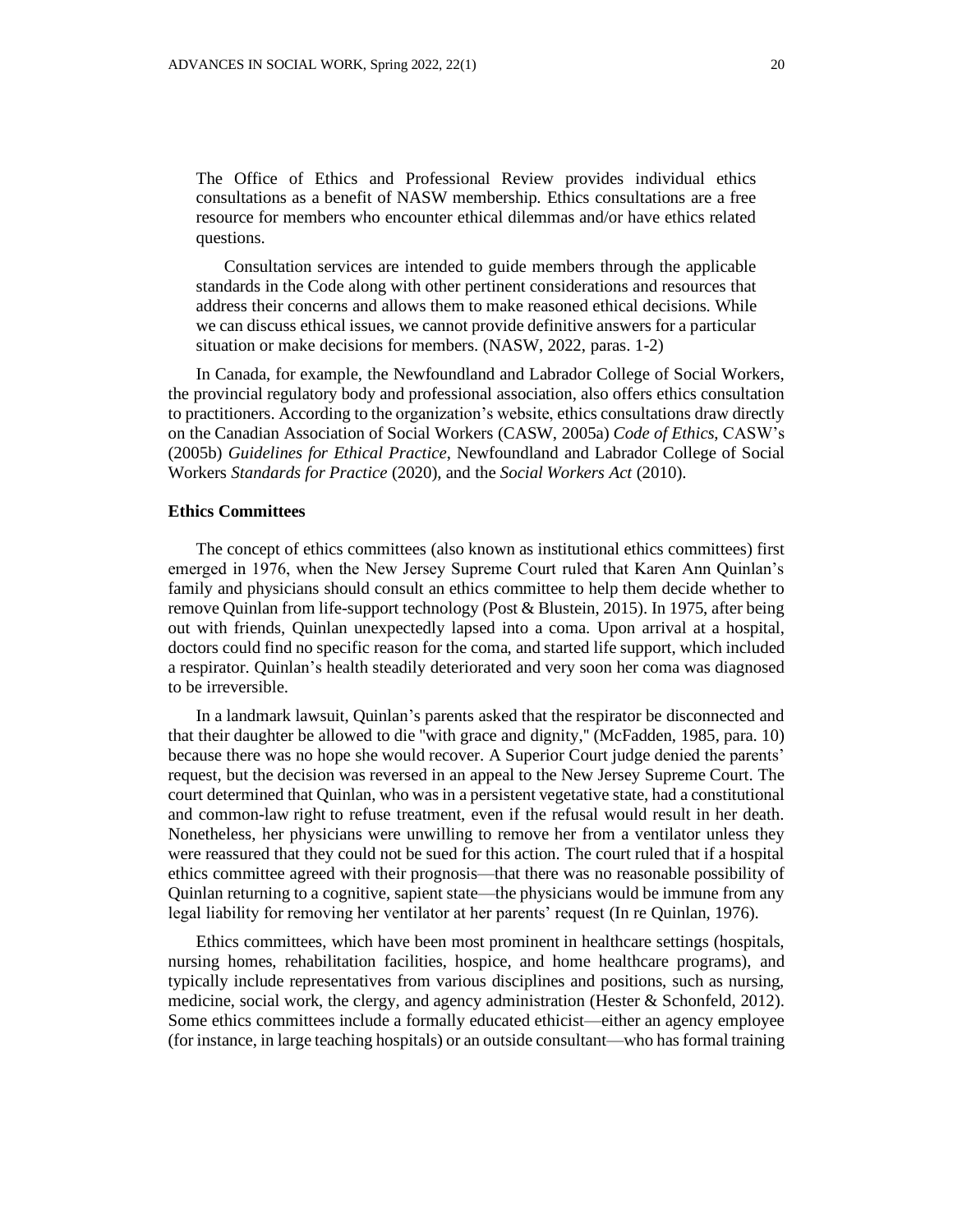in applied and professional ethics, moral philosophy, and ethics consultation. Some ethicists are trained philosophers or theologians with a special interest in professional ethics, and some are members of a human services profession (such as social work, nursing, or medicine) who have supplemental education related to ethics.

Many ethics committees provide agency staff with case-related consultation services and nonbinding advice, particularly when staff members or clients want assistance thinking through difficult ethical decisions. For example, in hospital settings ethics committees may offer consultation and nonbinding advice on issues related to termination of life-support technology, the use of aggressive care with terminally ill patients, patients' right to refuse treatment, and patients' eligibility for organ transplantation.

Although ethics committees are not always able to provide definitive advice or guidance about complex ethical issues, they can offer colleagues and clients a forum for organized, focused, explicit, and principled exploration of ethical dilemmas. This can provide participants with a greater understanding of the issues and options they face and enhance the quality of their decision-making.

Many ethics committees also serve other functions. Some are responsible for reviewing existing ethics-related policies and suggesting revisions, sometimes in response to controversial case-related issues that arise in the agency. For example, an ethics committee in a family service agency may review agency policies and guidelines related to complicated confidentiality issues (such as disclosure of confidential information to the parents of clients who are minors, disclosure of information about deceased clients to their relatives, and disclosure of information in response to subpoenas or informal requests from law enforcement officials). An ethics committee in a community mental health center may review and suggest revisions of the agency's policies concerning the termination of services to clients who do not comply with treatment recommendations.

Ethics committees also draft new ethics-related policies and procedures for more formal review and approval by agency administrators and boards of directors. For example, in a program that serves clients who have serious drug and alcohol challenges, the ethics committee may draft new guidelines concerning the hiring of former clients as staff members. An ethics committee in a nursing home may draft new guidelines concerning consensual sexual relationships among residents, and an ethics committee in a residential treatment program for children with serious disabilities may draft new guidelines concerning the handling of gifts given to staff by the children's parents or guardians, or how staffers should manage online communications with clients and former clients in order to maintain clear professional boundaries.

Ethics committees also sponsor ethics-related training and education for agency staff. This may include continuing education seminars for licensed practitioners and various types of in-service training on a range of ethics-related topics. Ethics committees may help develop the training and education curriculum, develop teaching material, and recruit presenters.

Agency ethics committees provide social workers and their colleagues with a valuable resource when they encounter complex ethical issues. Social workers should not assume,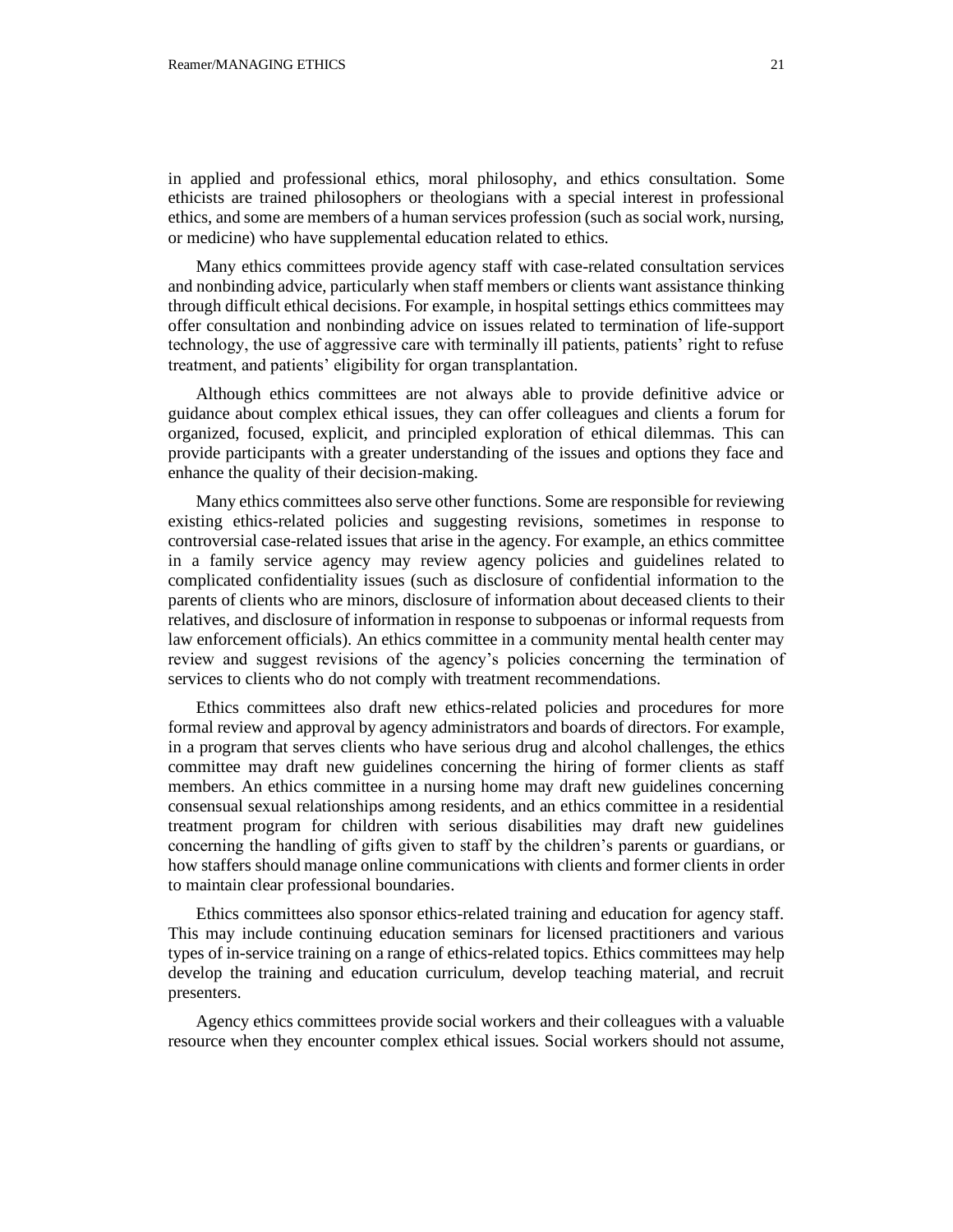however, that ethics committees function as final arbiters or judges of what is ethically right or wrong. Although ethics committees are sometimes approached about relatively simple ethical matters, more typically they are asked to consult on remarkably difficult and controversial issues that resisted easy resolution by line staff and their supervisors before reaching the ethics committees. In such instances, as one may expect, ethics committee members themselves may disagree about what is ethically appropriate.

#### **Ethics Rounds**

Health care professionals are familiar with the age-old tradition of grand rounds. Typical grand rounds consist of presenting the medical problems and treatment of a particular patient to an audience of doctors, physician assistants, nurses, pharmacists, [residents,](https://en.wikipedia.org/wiki/Residency_(medicine)) and medical students. Grand rounds are designed to keep participants up-to-date regarding important developments and provide a forum for comment and consultation on complex cases.

Grand rounds have been a staple in medical education for more than a century. In the late nineteenth century, the Johns Hopkins Medical School, led by Sir William Osler, introduced bedside teaching as a new approach to clinical education. Residents learned as faculty moved from patient to patient, explaining their methods of diagnosis and treatment. Over time, these rounds moved from the bedside to an auditorium, leading to the inauguration of grand rounds. During the earliest years of the grands round tradition, patients were present. This practice waned by the 1980s due to concerns about patient privacy and to encourage candid discussion among practitioners and other participants (Sandal et al., 2013).

Ethics rounds in health care settings (hospitals, rehabilitation and long-term care facilities, and nursing homes) emerged soon after the emergence of the bioethics field in the 1970s. Modeled after grand rounds, ethics rounds typically include presentations and discussions of complex cases or more didactic presentations on key topics (Airth-Kindree & Kirkhorn, 2016; Silen et al., 2016; Teti, 2020).

#### **Case Examples**

Social workers' use of informal ethics conversations, formal ethics consultation, ethics committees, and ethics rounds should not be limited to health care settings and can be implemented fruitfully in a wide range of social work organizations and programs. The professional literature suggests that these strategies and resources are not used routinely in many social work settings (Banks, 2012; Barsky, 2019; Reamer, 2018). Here are several real-life examples that can model the use of these strategies and resources in social work, based on the author's experience:

### *Community Mental Health Agency*

A social worker served as a clinician in a community mental health center serving people who struggle with severe and persistent mental illness. Most of her clients have been diagnosed with schizophrenia, bipolar disorder, depression, and anxiety.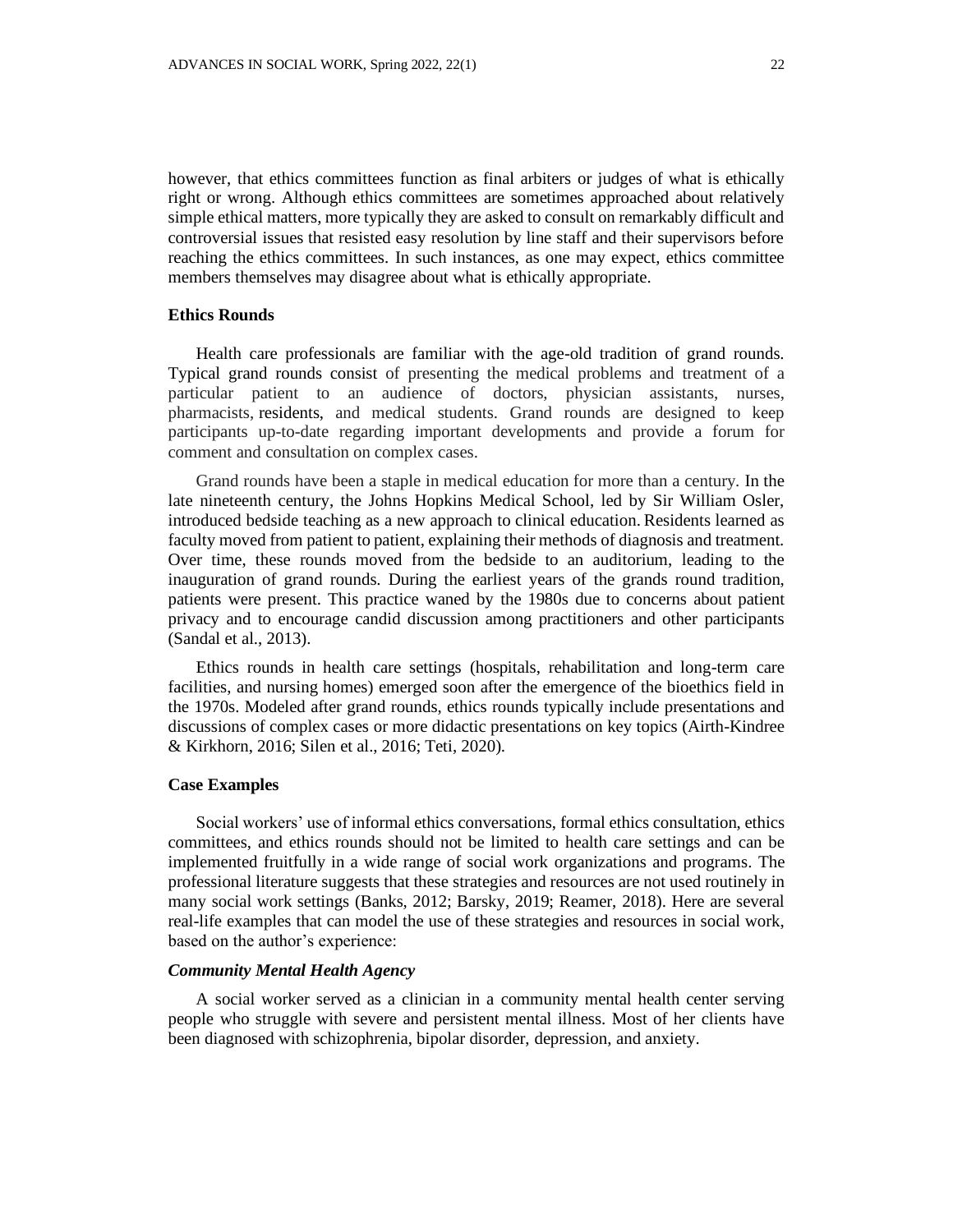One of the social worker's clients struggled with co-occurring issues, including bipolar disorder and heroin use. During one clinical session, the client, who was in long-term recovery, told the social worker that "I have something I need to get off my chest. It's been eating away at me." The client explained that he has been experiencing "overwhelming" guilt because of a murder he committed seven years earlier when he was actively using and selling heroin. The client told the social worker that one night, when he was selling heroin, one of his customers grabbed bags of heroin and fled without paying. The client reported that he chased after his customer, fired warning shots in the air using the gun he routinely carried, and, when the customer continued to run, fired his gun at him to scare him. The client told the social worker that his poorly aimed shot killed the man instantly. The client said he ran from the scene and was never caught. The police consider this to be a "cold case."

The social worker was unsure about how to handle the client's confidential disclosure, particularly considering that, at the time of the disclosure, the client was stable and did not pose a serious, imminent, or foreseeable threat. One decision concerned whether to include explicit details about the client's disclosure in the case record. A second decision concerned whether the social worker had a duty to disclose this information to law enforcement officials or protect the client's confidentiality.

As a first step, the social worker sought out a trusted social work colleague at the mental health agency. They discussed the situation informally (a "curbside consult") but were not able to reach consensus about the appropriate course of action. During their conversation they struggled to reconcile the social worker's duty to protect the client and the social worker's gut instinct that she may have an obligation to disclose information about the unsolved murder based on her understanding of "duty to protect" guidelines she had learned in graduate school. Nonetheless, the social worker found the discussion helpful because it reinforced her hunch that this was an unusually complex ethical dilemma.

As a second step, the social worker contacted her former social work professor who specializes in professional ethics. They reviewed all of the relevant details. The professor, who served as an ethics consultant to this social worker, systematically applied relevant standards in the NASW (2021) *Code of Ethic*s concerning exceptions to clients' confidentiality rights, federal law governing confidentiality disclosures in mental health settings (Health Insurance Portability and Accountability Act [HIPAA]), a state statute governing protection of confidential health care information and disclosures to law enforcement officials, and the state's social work licensing regulations, which include a section on social workers' duty to protect clients' confidentiality and related exceptions. The professor offered his advice and, out of an abundance of caution, encouraged the social worker to present the case to the mental health center's ethics committee, which had been established about two years earlier. The professor told the social worker that consultation with the agency's ethics committee would serve two purposes. First, the social worker would have the benefit of review by a cross-section of colleagues who had received inservice training in ethics consultation and decision-making. Second, in the event that a third party raises questions about the social worker's judgment, she would be able to cite her consultation with the agency's ethics committee as evidence of her good faith effort to manage this ethical dilemma responsibly.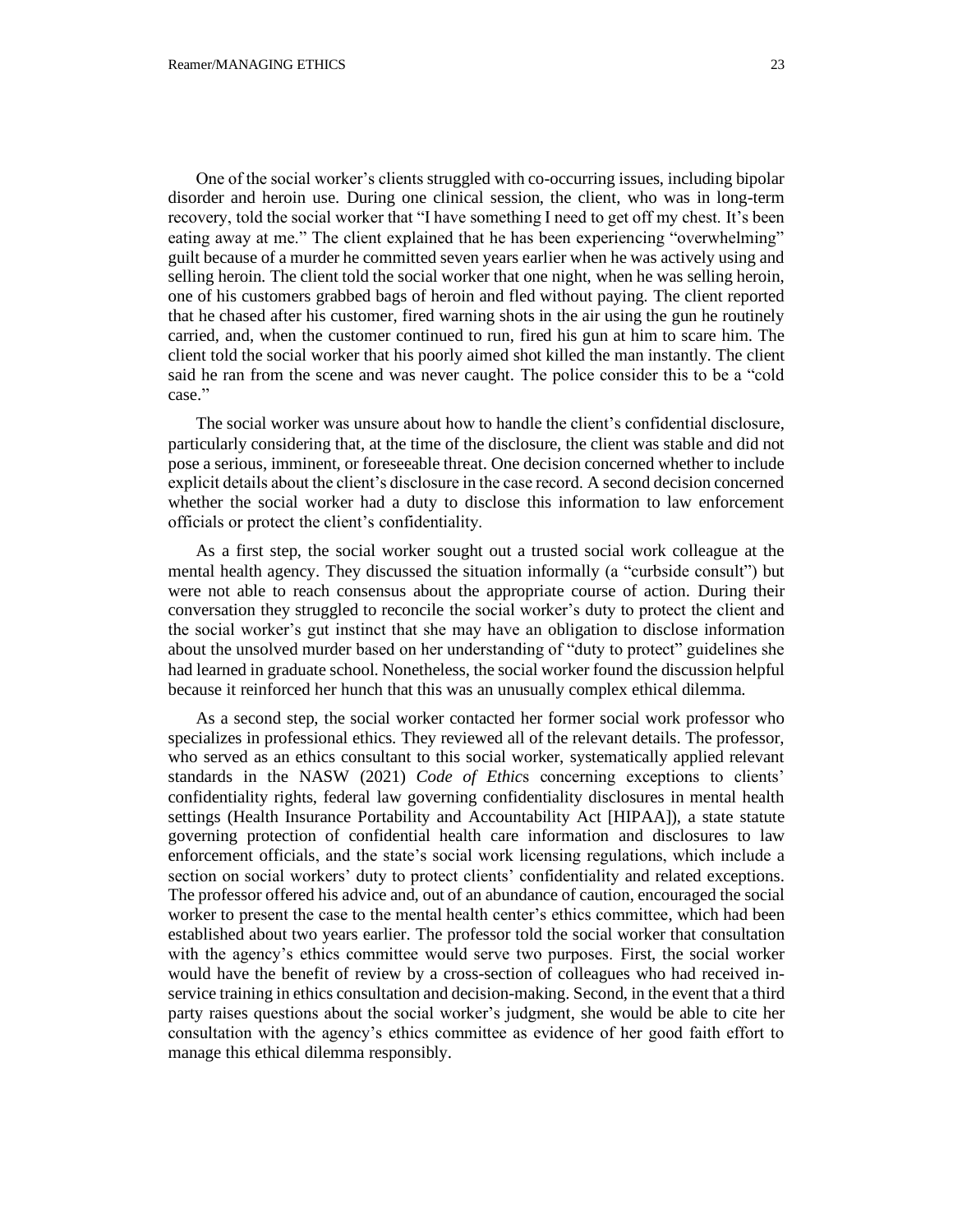Based on these consultations with the social worker's colleague, the social work professor who served as an ethics consultant, and the agency's ethics committee—along with careful review of the NASW (2021) *Code of Ethics* (especially standard 1.07[c] concerning confidentiality exceptions) and relevant federal and state laws—the social worker concluded that her case notes should be vague (referring only to the client's disclosure of a "past traumatic event") and that she was not permitted to disclose the information without her client's consent, particularly since, at the time of the disclosure, there was no evidence that disclosure of this confidential information would likely prevent serious, imminent, and foreseeable harm.

The mental health center's clinical director recognized that this case offered a valuable teaching opportunity for agency staffers concerning management of a complex ethical dilemma. About one month after the acute dilemma, the social worker and her supervisor assembled the agency's entire clinical staff and presented the case during an ethics round. Following the case presentation, staffers discussed the scenario's unique features and the social worker's decision-making process.

### *Substance Use Disorder Treatment Program*

A social worker was employed at a large family services agency. His principal responsibilities included counseling adolescents who struggle with mood disorders. One of the social worker's clients, a 16-year-old boy, had been referred by the boy's school-based counselor. The client told the agency's social worker that he was feeling depressed primarily because of his parents' impending divorce. After seven counseling sessions, the social worker concluded that the boy was using alcohol and marijuana excessively and in dangerous quantities. The boy agreed that he had developed a substance use problem and asked for help.

The family services agency recently received a federal grant to provide state-of-the-art counseling services to adolescents who have been diagnosed with co-occurring issues (mental health and substance use disorder issues). The boy's social worker told him about the substance use disorders program at the agency and offered to make a referral. The boy jumped at the chance, in light of his eagerness to get his substance use under control. However, the boy refused to give the social worker permission to inform his mother—his primary caretaker—about his substance use challenges and enrollment in the agency's substance use disorders program. The social worker used his clinical skills in an effort to get the client to consent to disclosure to his mother. Unfortunately, these efforts did not succeed, yet the boy reiterated his eagerness to enroll in the agency's substance use disorders treatment program.

The social worker was unsure about his duty to protect the boy's confidentiality and whether the agency could enroll him in the substance use disorders program without parental consent. The social worker conferred informally with his colleague in the agency's substance use disorders treatment program (a "curbside consult"). After considerable discussion, the two agreed that they were uncertain about the minor's right to consent to treatment without disclosure to his parents. Shortly thereafter, the two contacted a local social worker who frequently conducted ethics trainings at local human services agencies. The ethics consultant helped the two staffers identify key guidelines that are relevant to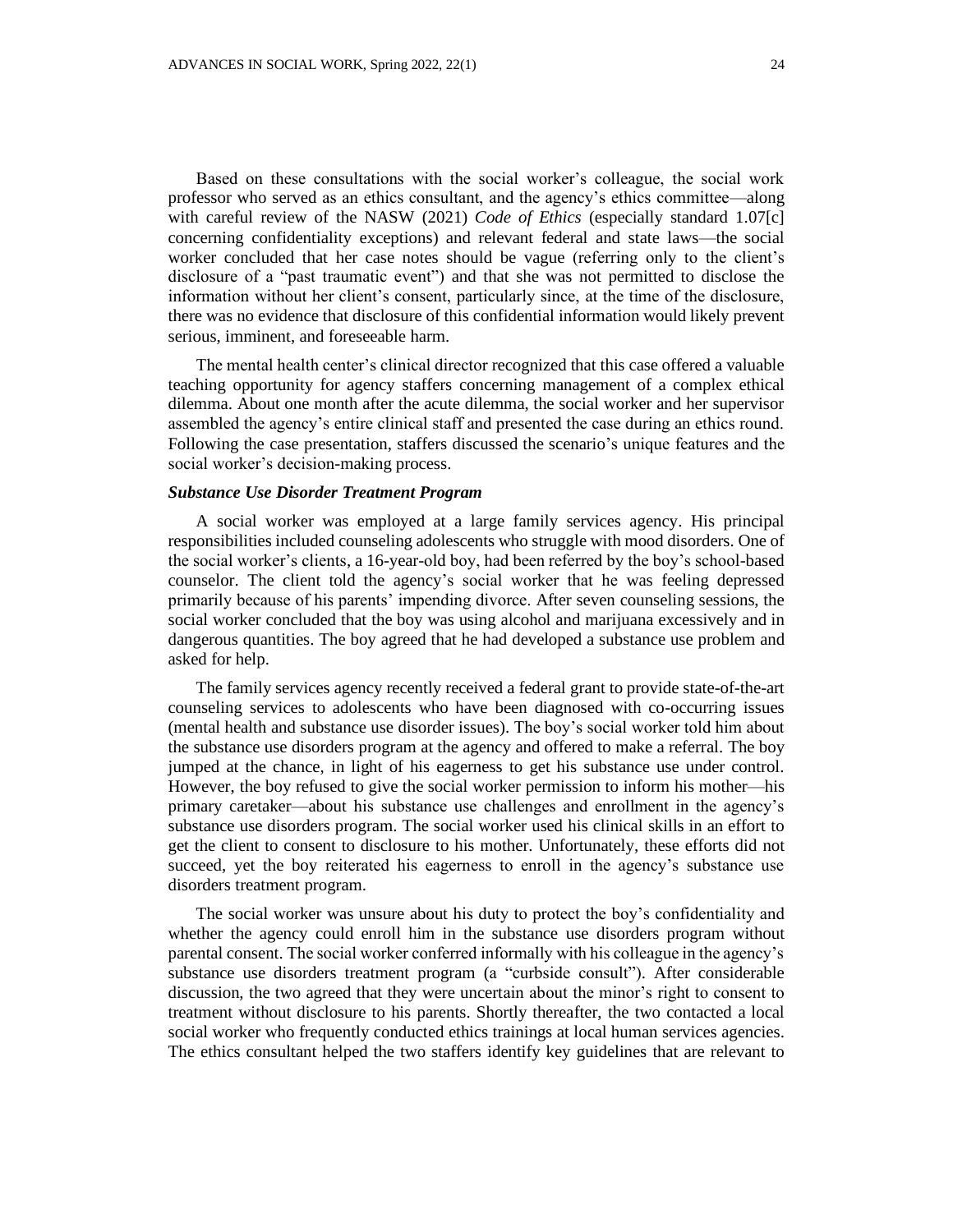this decision. These included the NASW Code of Ethics standard 1.03(c) that advises social workers to consider whether clients have the capacity—legal or otherwise—to consent to services: "In instances when clients lack the capacity to provide informed consent, social workers should protect clients' interests by seeking permission from an appropriate third party, informing clients consistent with the clients' level of understanding" (p. 8).

Additional guidelines recommended by the ethics consultant included provisions in HIPAA regarding minors' privacy rights; the federal regulation entitled Confidentiality of Substance Use Disorder Patient Records (Title 42 C.F.R. Part 2, 2017), which state that "If a minor [patient](https://www.law.cornell.edu/definitions/index.php?width=840&height=800&iframe=true&def_id=aa173e270b5d7c2093bfe50f1a2d0c00&term_occur=999&term_src=Title:42:Chapter:I:Subchapter:A:Part:2:Subpart:B:2.14) [acting](https://www.law.cornell.edu/definitions/index.php?width=840&height=800&iframe=true&def_id=a78e098f12f0351f4a265a6f68823e4e&term_occur=999&term_src=Title:42:Chapter:I:Subchapter:A:Part:2:Subpart:B:2.14) alone has the legal capacity under the applicable state law to apply for and obtain [substance use disorder](https://www.law.cornell.edu/definitions/index.php?width=840&height=800&iframe=true&def_id=61a953a9609c7df53daccf0883c43204&term_occur=999&term_src=Title:42:Chapter:I:Subchapter:A:Part:2:Subpart:B:2.14) [treatment,](https://www.law.cornell.edu/definitions/index.php?width=840&height=800&iframe=true&def_id=c7acafb2978c42d2e3be10d443769d74&term_occur=999&term_src=Title:42:Chapter:I:Subchapter:A:Part:2:Subpart:B:2.14) any written consent for disclosure . . . may be given only by the minor [patient"](https://www.law.cornell.edu/definitions/index.php?width=840&height=800&iframe=true&def_id=aa173e270b5d7c2093bfe50f1a2d0c00&term_occur=999&term_src=Title:42:Chapter:I:Subchapter:A:Part:2:Subpart:B:2.14) (section 2.14); and applicable laws in the social worker's state governing minors' right to consent to substance use disorder treatment without notification and consent of parents/guardians. During this discussion, the social workers and ethics consultant discovered that these various guidelines may clash with each other. For example, HIPAA generally permits parents and guardians to access otherwise confidential information concerning their minor children. However, the law in the social workers' state permits treatment of a minor for substance use disorders without parental or guardian knowledge or consent if there is evidence that disclosure to the parent or guardian would be deleterious or harmful to the minor.

In an effort to further analyze this ethical dilemma, the social workers requested consultation with the ethics committee that the family services agency recently formed to provide staffers with consultation. The ethics committee also consulted with a local health care law attorney with whom this agency's administrators typically consult when complex ethical issues arise.

In the end, the ethics committee and attorney agreed that state law—to which federal regulation Title 42 C.F.R. Part 2 directed them—permits the agency to provide services to the adolescent without parental notification under some narrowly defined circumstances. They advised the social worker to carefully document in the case record his consultation and the rationale for his decision. Recognizing that the social worker's employer might not protect the social worker if, for example, the parents challenged the employer's judgment, out of an abundance of caution the social worker sought external consultation from a local social work ethics expert and another attorney who specializes in health care law and risk management. The chair of the agency's ethics committee asked the social worker for his permission to share the case at an upcoming all-staff training on ethics—the equivalent of ethics rounds—as an exemplary illustration of sound ethical decision-making.

# *School*

A social worker served adolescent students enrolled at a school sponsored by a pediatric psychiatric hospital. All of the students had difficulty succeeding in their local school due to their severe psychiatric diagnoses and behavioral health challenges. One of the students—who had been diagnosed with reactive attachment disorder—also received mental health counseling from another clinical social worker in the same hospital's outpatient clinic.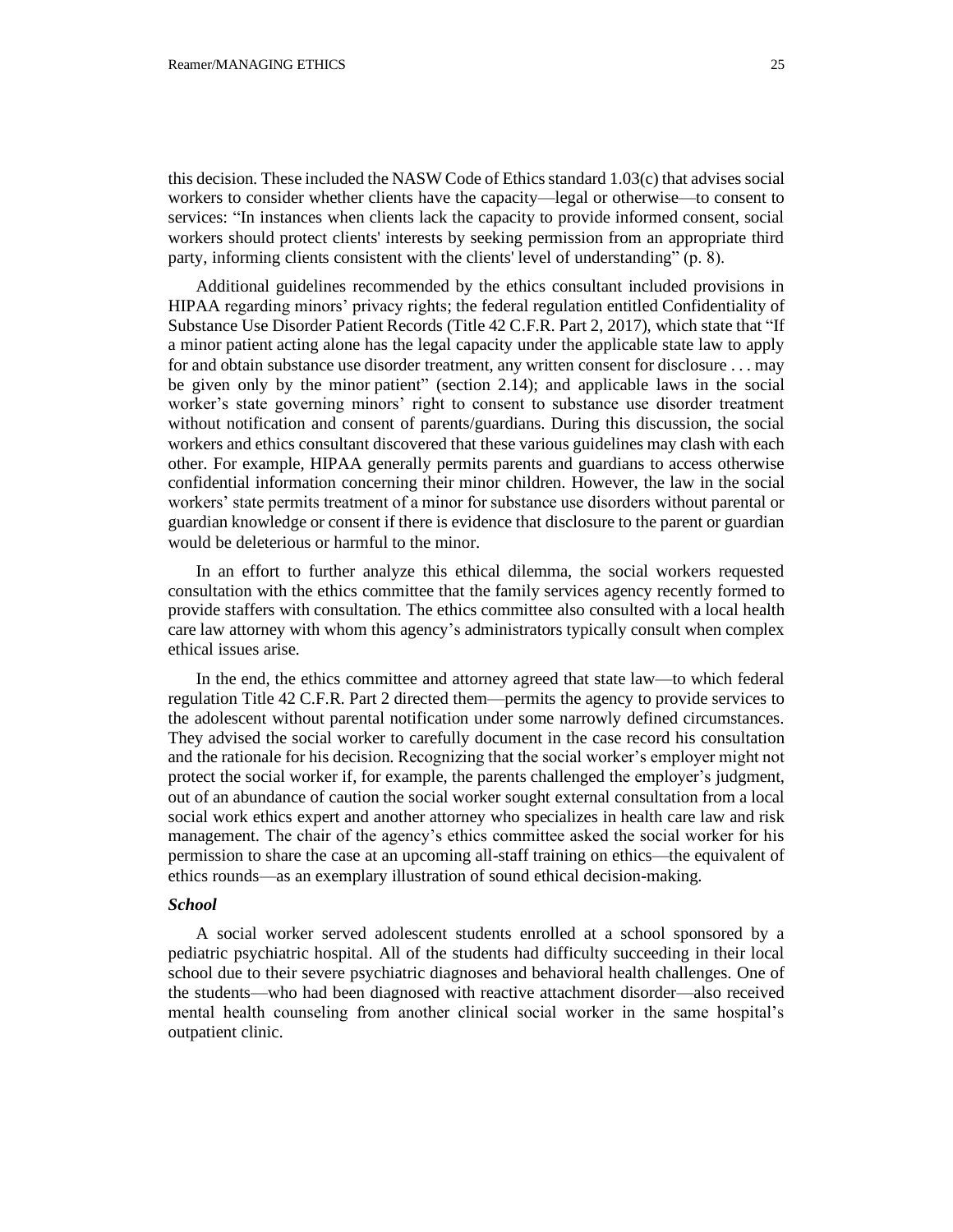One afternoon, a local police detective contacted the hospital following a shooting at a nearby shopping mall. The two social workers' client, the student, was the principal suspect based on several eyewitness reports. The detective learned from one of the eyewitnesses that the student attended the school sponsored by the psychiatric hospital. At the time, the student was a fugitive.

The detective asked the social workers for information about the student, including the date of their last contact, the student's last known whereabouts, and their clinical impressions. The social workers told the detective they needed to confer with each other about disclosing confidential (protected health) information to her. The social workers spoke privately, away from the detective, about whether these circumstances warrant disclosure (a "curbside consult"). The social workers were unsure about the "rules" germane to management of this ethical dilemma.

The social workers told the detective they needed to consult with hospital administrators and arranged to contact the detective later that afternoon. The social workers then contacted their immediate supervisor, who then contacted the hospital's ethics consultant and the chair of the hospital's ethics committee. The five of them conferred for an hour; the chair of the ethics committee called a local social work ethics expert for consultation. The ethics consultant systematically reviewed the potential implications of (1) standards in the NASW Code of Ethics governing disclosure of confidential information without client consent, (2) HIPAA (which would apply only to the social worker who provides outpatient counseling to the student, not the school-based social worker), (3) the federal Family Educational Rights and Privacy Act (FERPA), which would apply only to the social worker assigned to the hospital's school, (4) state laws governing confidential health care information, (5) social work licensing regulations governing client confidentiality, and (6) hospital policy governing management of protected health information. After considerable discussion, which ultimately included the hospital's attorney and risk management officer, the group agreed that all key relevant guidelines included language permitting disclosure of confidential information without client consent to the detective to address an imminent health or safety emergency.

The hospital sponsors an annual ethics conference for all health and behavioral health employees. The chair of that year's conference invited the two social workers, the chair of the hospital's ethics committee, the community-based ethics consultant, and the hospital's attorney to serve on a panel that presented this case scenario in the format of an ethics round.

## *Private (Independent) Clinical Practice*

A clinical social worker in private (independent) practice provided services to a 20 year-old college student who attended a nearby university. The student sought counseling to help her cope with a longstanding eating disorder. Nearly seven months after in-person counseling began, the student's university suddenly closed all dormitories due to the onset of the COVID-19 pandemic and required students to return home or some other destination. The student moved back home with her parents in another state, approximately 225 miles away.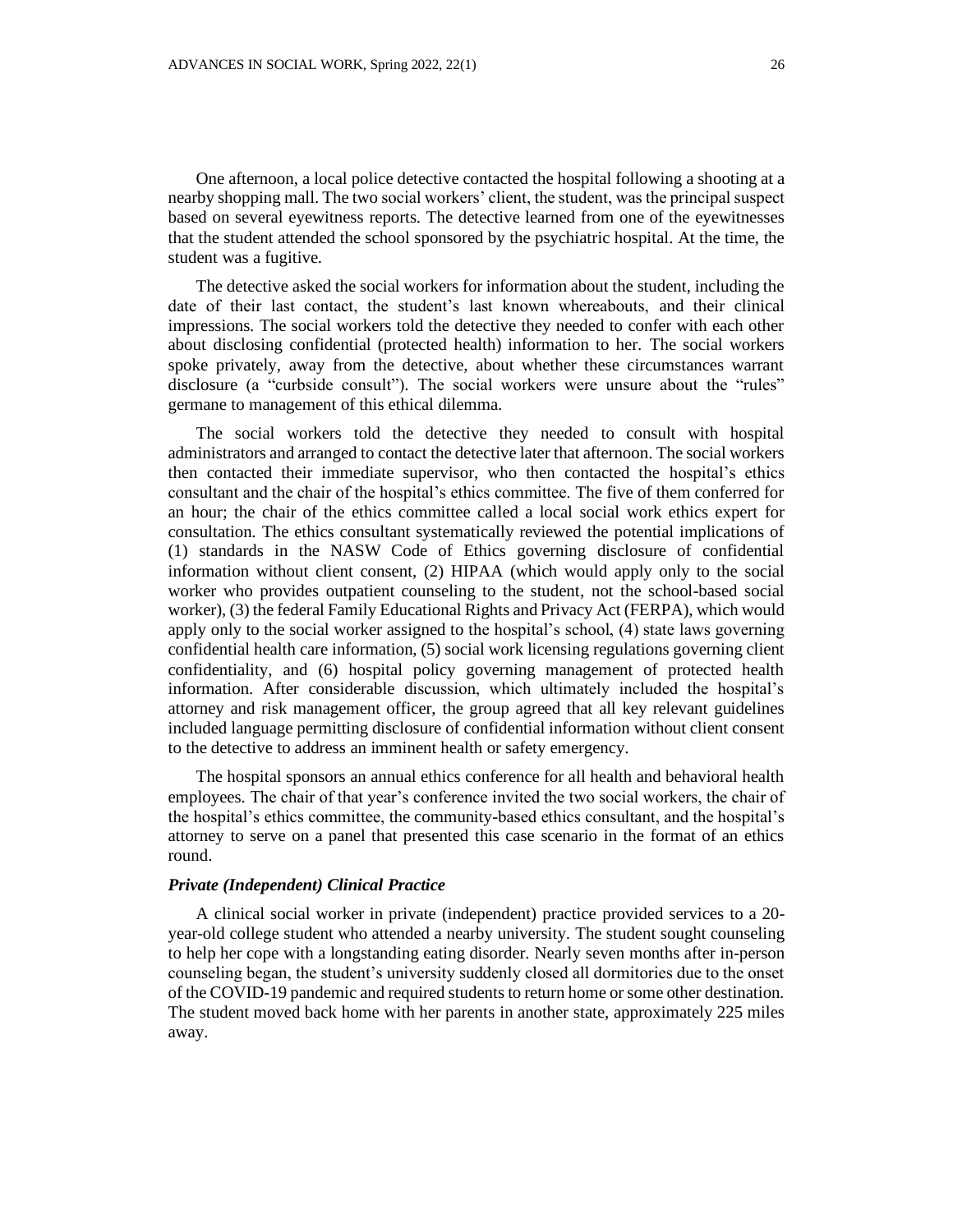The student contacted the social worker soon after she returned home and informed her about the move. The student, who reported feeling "very fragile and vulnerable," told the social worker that she was eager to continue the counseling remotely and was not interested in finding a new therapist in her home community.

The social worker was unsure whether she could provide services to her client remotely, particularly given the client's reportedly fragile condition and the fact that the social worker was not licensed in the student's home state. The social worker conferred with members of her peer consultation group, who recommended that she contact a former professor of hers who teaches social work ethics for informal consultation. The ethics consultant identified several key guidelines for the social worker to consider. These included (1) 2017 additions to the NASW Code of Ethics concerning remote delivery of services across jurisdictional lines, (2) provisions in technology-related practice standards adopted jointly by the NASW, Association of Social Work Boards, CSWE, and Clinical Social Work Association (2017) concerning provision of remote services across jurisdictional lines, (3) provisions in the licensing regulations in the social worker's state and in the client's home state concerning provision of remote services across jurisdictional lines, and (4) an executive order issued by the governor of the student's home state shortly after the onset of the COVID-19 pandemic permitting clinical social workers licensed in other states to deliver services remotely to residents of the student's home state, in an effort to enhance citizens' access to services. The ethics consultant also advised the social worker to contact her malpractice insurer to ensure proper coverage for interstate provision of remote services and to contact the social work licensing board in the student's home state to confirm that the governor's executive order was still in effect and that the social worker was permitted to provide clinical services to the student remotely, across state lines.

Out of an abundance of caution, the ethics consultant also advised the social worker to call the NASW Office of Ethics and Professional Review, which offers ethics consultation to NASW members. Following the consultation, the ethics consultant invited the social worker to present her ethical dilemma and decision-making during a national ethics education webinar for social workers facilitated by the ethics consultant, a form of ethics rounds.

## **Implications for Practice**

During the course of their careers, social workers are bound to encounter ethics challenges. Common ethical dilemmas concern management of confidential information, informed consent, conflicts of interest, boundary issues and dual relationships, documentation, termination of services, use of technology, professional paternalism, whistle blowing, and allocation of limited resources, among others. To supplement the foundation-level ethics knowledge social workers should acquire during their formal education, many social workers expand their knowledge as a result of post-graduation continuing education. It is critically important for social workers to build on this foundational knowledge and broaden their systematic use of protocols designed to assist practitioners who encounter complex ethical dilemmas. A number of allied professions have cultivated practical mechanisms to enhance practitioners' ethical decision-making,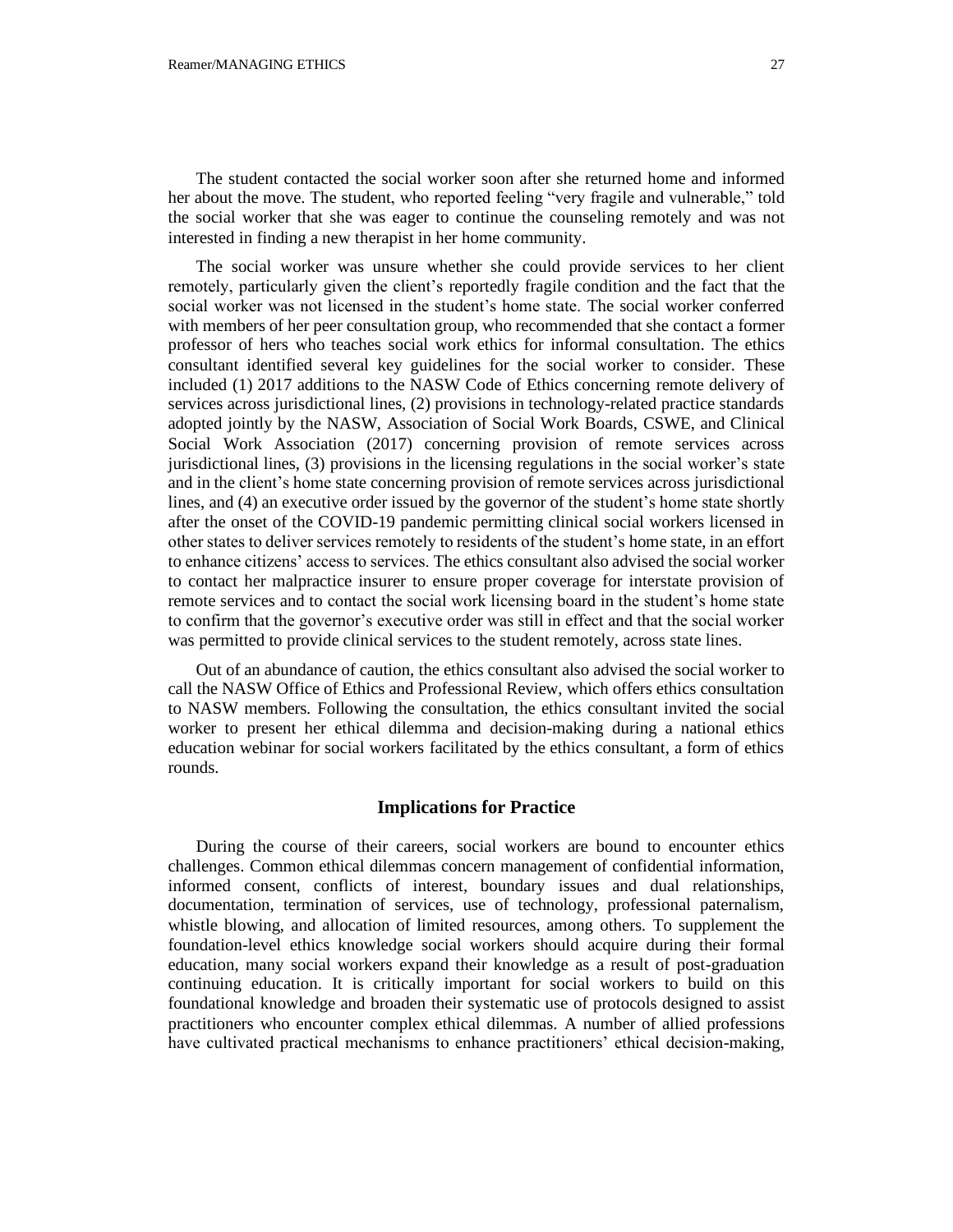including informal ethics conversations, formal ethics consultation, ethics committees, and ethics rounds.

It is time for social workers to embrace this same fruitful approach. They can do so by taking several practical steps. Social workers employed in agency settings can identify colleagues who are keenly interested in professional ethics and meet to discuss the development of agency-based protocols. This can include identifying staffers who have indepth ethics knowledge and expertise who would be willing to serve as both informal ("curbside") and more formal consultants when ethical challenges arise. If necessary, social workers can explore ways for staffers to gain comprehensive ethics knowledge and skills by attending widely available institutes, conferences, and webinars designed for this purpose (for example, sponsored by the Association for Practical and Professional Ethics, NASW, and various professional ethics centers). Further, social workers employed in organizations can take the initiative to form an ethics committee in settings where one does not exist. These committees can provide staffers with case-based consultation, review existing ethics-related policies, and develop new policies when the need arises. In addition, social workers can organize ethics rounds that feature complex and timely ethical issues for discussion among agency staffers. These ethics rounds can include case presentations and panel discussions, highlighting the relevance of social work values and ethical standards.

Social workers in independent practice can take deliberate steps to raise and address complex ethical issues during peer consultation meetings. They can also ensure that they and their colleagues—including those who are members of social work clinical societies are familiar with consultation resources such as local and national ethics experts, and NASW (both the national Office of Ethics and Professional Review and state chapters that offer ethics consultation to members). Social workers' use of these strategies and resources—ethics conversations, ethics consultation, ethics committees, and ethics rounds—does not necessarily occur linearly. These options can be used selectively—mixed and matched—as needed, depending on the nature of the ethical issues that must be addressed, the practice setting, and available resources. In some instances, informal ethics conversations may suffice. In others, social workers will find it necessary to seek more formal consultation from ethics experts and ethics committees. In particularly complex cases, social workers will want to gather colleagues and present challenges during an ethics round in an effort to learn and think through responsible handling of difficult circumstances. What is vitally important is that social workers who encounter challenging ethical issues are fully aware of the deliberate steps they can take to act responsibly in an effort to protect clients, third parties, and themselves.

## **References**

- Airth-Kindree, N., & Kirkhorn, L. (2016). Ethics grand rounds: Teaching ethics at the point of care. *Nursing Education Perspectives, 37*(1), 48-50. <https://doi.org/10.5480/13-1128>
- Au, S., Couillard, P, Roze des Ordons, A., Fiest, K., Lorenzetti, D., & Jette, N. (2018). Outcomes of ethics consultations in adult ICUs: A systematic review and meta-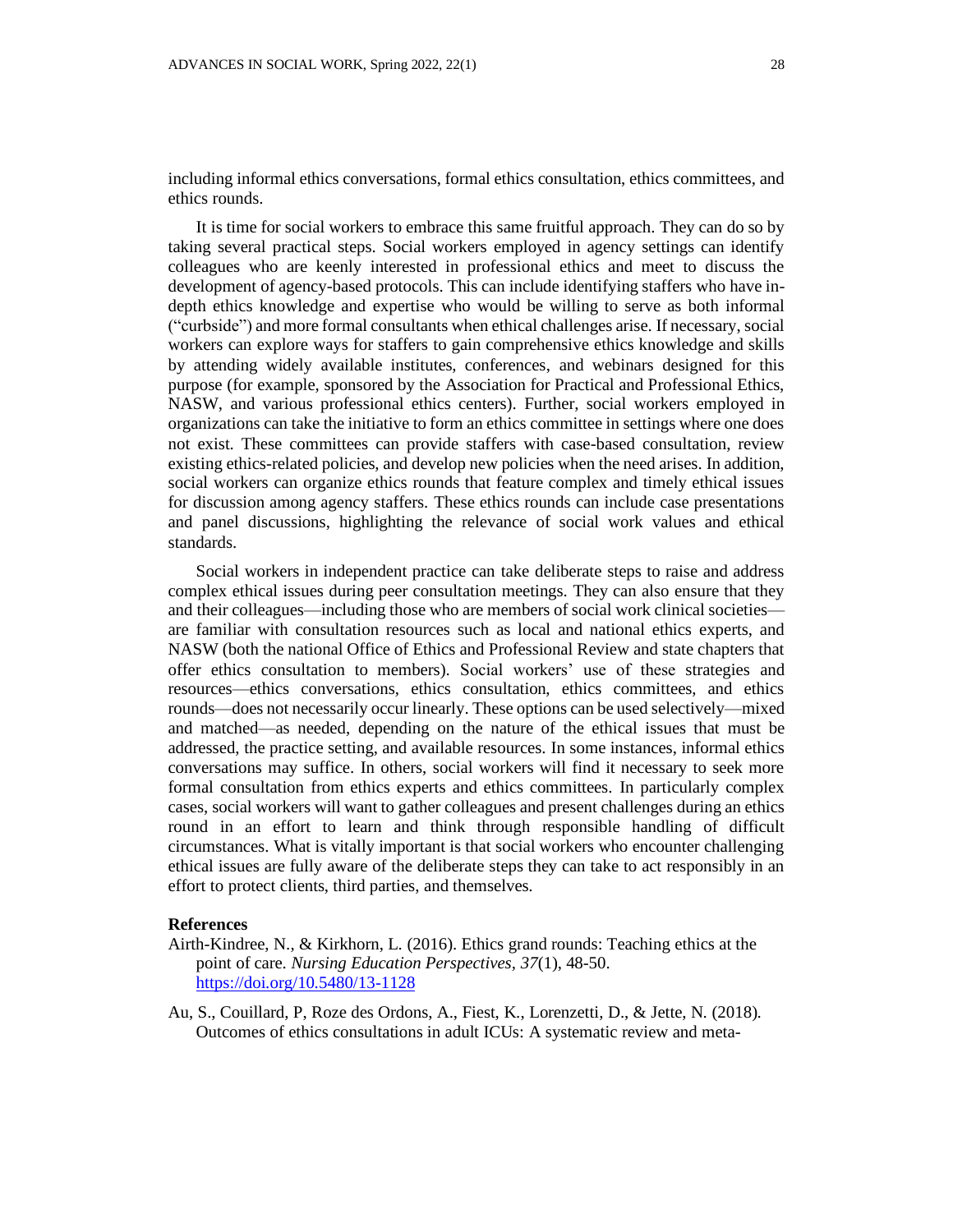analysis. *Critical Care Medicine, 46*(5), 799-808. <https://doi.org/10.1097/CCM.0000000000002999>

- Aulisio, M., Arnold, R., & Youngner, S. (Eds.). (2003). *Ethics consultation: From theory to practice*. Johns Hopkins University Press.
- Banks, S. (2012). *Ethics and values in social work* (4th ed.). Palgrave Macmillan. <https://doi.org/10.1007/978-0-230-37592-5>
- Banks, S., Cai, T., de Jonge, E., Shears, J., Shum, M., Sobočan, A. M., Strom, K., Truell, R., Úriz, M. J., & Weinberg, M. (2020). Practising ethically during COVID-19: Social work challenges and responses. *International Social Work, 63*(5), 569-583. <https://doi.org/10.1177/0020872820949614>
- Barsky, A. (2019). *Ethics and values in social work* (2nd ed.)*.* Oxford University Press.
- Beauchamp, T., & Childress, J. (2019). *Principles of biomedical ethics* (8th ed.). Oxford University Press.
- Bermel, J. (1985). Ethics consultants: A self-portrait of decision makers. *Hastings Center Report, 15*(6), 2.
- Bryan, V., Sanders, S., & Kaplan, L. (2022). *The helping professional's guide to ethics: Theory in practice* (2nd ed.). Oxford University Press.
- Canadian Association of Social Workers [CASW]. (2005a). *Code of ethics*. Author. [https://www.casw-acts.ca/files/attachements/casw\\_code\\_of\\_ethics.pdf](https://www.casw-acts.ca/files/attachements/casw_code_of_ethics.pdf)
- CASW. (2005b). *Guidelines for ethical practice*. Author. [https://www.casw](https://www.casw-acts.ca/files/attachements/casw_guidelines_for_ethical_practice.pdf)[acts.ca/files/attachements/casw\\_guidelines\\_for\\_ethical\\_practice.pdf](https://www.casw-acts.ca/files/attachements/casw_guidelines_for_ethical_practice.pdf)
- Confidentiality of Substance Use Disorder Patient Records, 42 C.F.R. Part 2 (2017). <https://www.ecfr.gov/current/title-42/chapter-I/subchapter-A/part-2>
- Congress, E., Black, P., & Strom-Gottfried, K. (2009). *Teaching social work values and ethics: A curriculum resource.* Council on Social Work Education.
- Council on Social Work Education. (2015). *Educational policies and accreditation standards for baccalaureate and master's social work programs.* Author. [https://www.uaf.edu/socwork/student](https://www.uaf.edu/socwork/student-information/checklist/2015%20EPAS%20and%20Glossary.pdf)[information/checklist/2015%20EPAS%20and%20Glossary.pdf](https://www.uaf.edu/socwork/student-information/checklist/2015%20EPAS%20and%20Glossary.pdf)
- Crico, C., Sanchini, V., Giovanni Casali, P., & Pravettoni, G. (2021). Evaluating the effectiveness of clinical ethics committees: A systematic review. *Medicine, Health Care and Philosophy, 24*(1), 135-151. <https://doi.org/10.1007/s11019-020-09986-9>
- Devlieghere, J., & Roose, R. (2020). A policy, management and practitioners' perspective on social work's rational turn: There are cracks at every level. *European Journal of Social Work*, *23*(1), 144-155. <https://doi.org/10.1080/13691457.2018.1460324>
- Dolgoff, R., Loewenberg, F., & Harrington, D. (2012). *Ethical decisions for social work practice* (9th ed.). Brooks/Cole.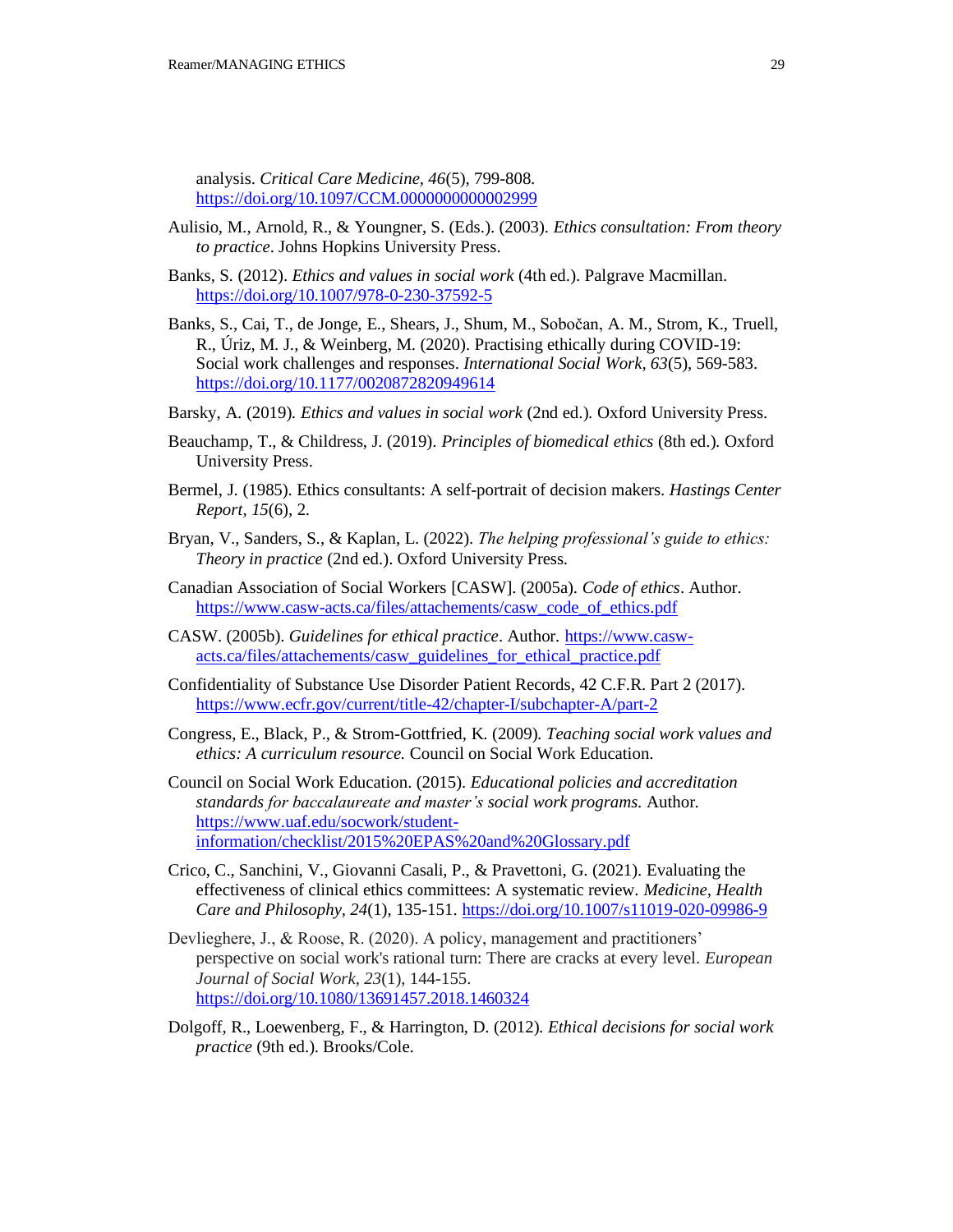- Dyeson, T. (2004). Social work licensure: A brief history and description. *Home Health Care Management & Practice, 16*(5), 408-411. <https://doi.org/10.1177/1084822304264657>
- Family Educational Rights and Privacy Act, 34 C.F.R. Part 99. (1974). <https://www2.ed.gov/policy/gen/guid/fpco/ferpa/index.html>
- Fletcher, J., Quist, N., & Jonsen, A. (1989). *Ethics consultation in health care.* Health Administration Press.
- Goldman, L, Lee, T., & Rudd, P. (1983). Ten commandments for effective consultations. *Archives of Internal Medicine, 143*(9), 1753-1755. <https://doi.org/10.1001/archinte.1983.00350090131022>
- Golia, G., & McGovern, A. (2015). If you save me, I'll save you: The power of peer supervision in clinical training and professional development. *British Journal of Social Work, 45*(2), 634-650.<https://doi.org/10.1093/bjsw/bct138>
- Gordon, W. (1965). Knowledge and value: Their distinction and relationship in clarifying social work practice. *Social Work, 10*(3), 32-39.<https://doi.org/10.1093/sw/10.3.32>
- Gricus, M. (2019). "Of all the social workers . . . I'm the bad one": Impact of disciplinary action on social workers. *Social Work Research, 43*(1), 5-16. <https://doi.org/10.1093/swr/svy023>
- Hester, D., & Schonfeld, T. (Eds.). (2012). *Guidance for healthcare ethics committees*. Cambridge University Press. <https://doi.org/10.1017/CBO9780511846441>
- *In re Quinlan*, 70 NJ 10; 355 A.2d 647 (1976)
- Jiwani, B. (2017). *Clinical ethics consultation: A practical guide.* Springer. <https://doi.org/10.1007/978-3-319-60376-6>
- Jonsen, A., Siegler, M., & Winslade, W. (2015). *Clinical ethics: A practical approach to ethical decisions in clinical medicine* (8th ed.). McGraw-Hill.
- Kuczewski, M., Pinkus, R., & Wasson, K. (2018). *An ethics casebook for hospitals: Practical approaches to everyday ethics consultations* (2nd ed.)*.* Georgetown University Press. <https://doi.org/10.2307/j.ctvvngxz>
- Lamendola, W. (2010). Social work and social presence in an online world. *Journal of Technology in the Human Services, 28*(1-2)*,* 108-119. <https://doi.org/10.1080/15228831003759562>
- La Puma, J., & Schiedermayer, D. (1991). Ethics consultation: Skills, roles, and training. *Annals of Internal Medicine, 114*(2), 155-160. [https://doi.org/10.7326/0003-4819-](https://doi.org/10.7326/0003-4819-114-2-155) [114-2-155](https://doi.org/10.7326/0003-4819-114-2-155)
- Martin, C., Vaught, W., & Solomon, R. (2017). *Ethics across the professions: A reader for professional ethics* (2nd ed.)*.* Oxford University Press.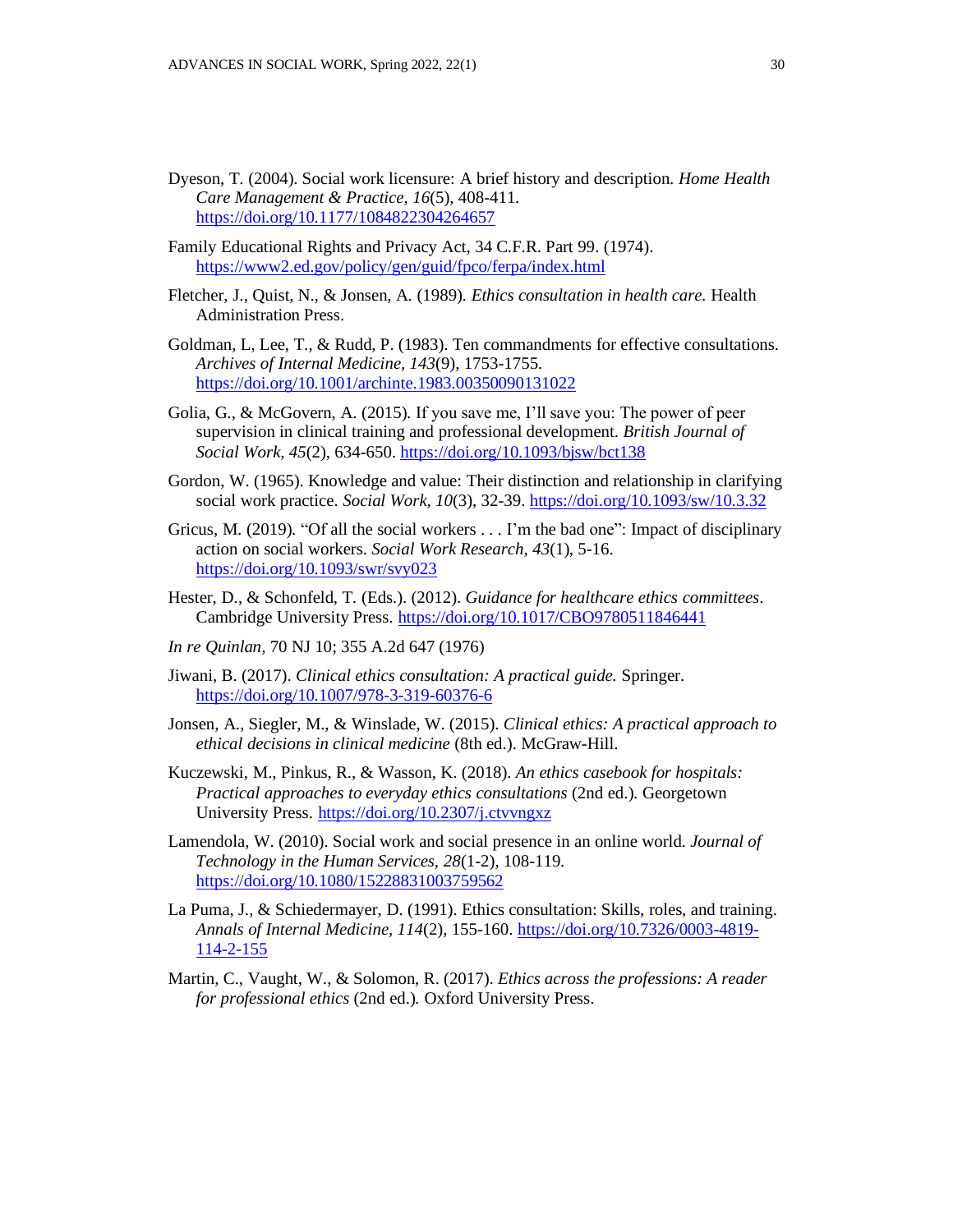- Menon, G. M., & Miller-Cribbs, J. (2002). Online social work practice: Issues and guidelines for the profession. *Advances in Social Work, 3*(2)*,* 104-116. <https://doi.org/10.18060/34>
- McFadden, R. (1985, June 12), Karen Ann Quinlan, 31 dies; Focus of '76 right to die case. *The New York Times.* [https://www.nytimes.com/1985/06/12/nyregion/karen](https://www.nytimes.com/1985/06/12/nyregion/karen-ann-quinlan-31-dies-focus-of-76-right-to-die-case.html)[ann-quinlan-31-dies-focus-of-76-right-to-die-case.html](https://www.nytimes.com/1985/06/12/nyregion/karen-ann-quinlan-31-dies-focus-of-76-right-to-die-case.html)
- Mertens, D. M., & Ginsberg, P. E. (2008). Deep in ethical waters: Transformative perspectives for qualitative social work research. *Qualitative Social Work*, *7*(4), 484- 503. <https://doi.org/10.1177/1473325008097142>
- National Association of Social Workers [NASW]. (2021). *Code of ethics of the National Association of Social Workers*. Author. <https://www.socialworkers.org/About/Ethics/Code-of-Ethics/Code-of-Ethics-English>
- NASW. (2022). Free ethics consultations for NASW members. [https://www.socialworkers.org/About/Ethics/Ethics-Education-and-](https://www.socialworkers.org/About/Ethics/Ethics-Education-and-Resources/Ethics-Consultations)[Resources/Ethics-Consultations](https://www.socialworkers.org/About/Ethics/Ethics-Education-and-Resources/Ethics-Consultations)
- NASW, Association of Social Work Boards, CSWE, & Clinical Social Work Association. (2017). *NASW, ASWB, CSWE & CSWA standards for technology in social work practice.* NASW. [https://www.socialworkers.org/includes/newincludes/homepage/PRA-BRO-](https://www.socialworkers.org/includes/newincludes/homepage/PRA-BRO-33617.TechStandards_FINAL_POSTING.pdf)[33617.TechStandards\\_FINAL\\_POSTING.pdf](https://www.socialworkers.org/includes/newincludes/homepage/PRA-BRO-33617.TechStandards_FINAL_POSTING.pdf)
- Newfoundland and Labrador College of Social Workers. (2020). *Standards for practice for social workers in Newfoundland and Labrador.* Author. [https://nlcsw.ca/sites/default/files/inline](https://nlcsw.ca/sites/default/files/inline-files/Standards_of_Practice_for_Social_Workers_in_NL.pdf)[files/Standards\\_of\\_Practice\\_for\\_Social\\_Workers\\_in\\_NL.pdf](https://nlcsw.ca/sites/default/files/inline-files/Standards_of_Practice_for_Social_Workers_in_NL.pdf)
- Pelligrino, E. (1978). Ethics and the moment of clinical truth. *Journal of the American Medical Association, 239*(10), 960-961. <https://doi.org/10.1001/jama.1978.03280370056027>
- Pelligrino, E. (1979). Toward a reconstruction of medical morality: The primacy of the act of profession and the fact of illness. *Journal of Medical Philosophy, 4*(1), 32-56. <https://doi.org/10.1093/jmp/4.1.32>
- Phelan, J. (2007). Membership expulsions for ethical violations from major counseling, psychology, and social work organizations in the United States: A 10-year analysis. *Psychological Reports*, *101*(1), 145-152. <https://doi.org/10.2466/pr0.101.1.145-152>
- Post, L., & Blustein, J. (2015). *Handbook for healthcare ethics committees* (2nd ed.). Johns Hopkins University Press.
- Reamer, F. (2001). *Ethics education in social work.* Council on Social Work Education.
- Reamer, F. (2014). The evolution of social work ethics. *Advances in Social Work, 15*(1), 163-181. <https://doi.org/10.18060/14637>